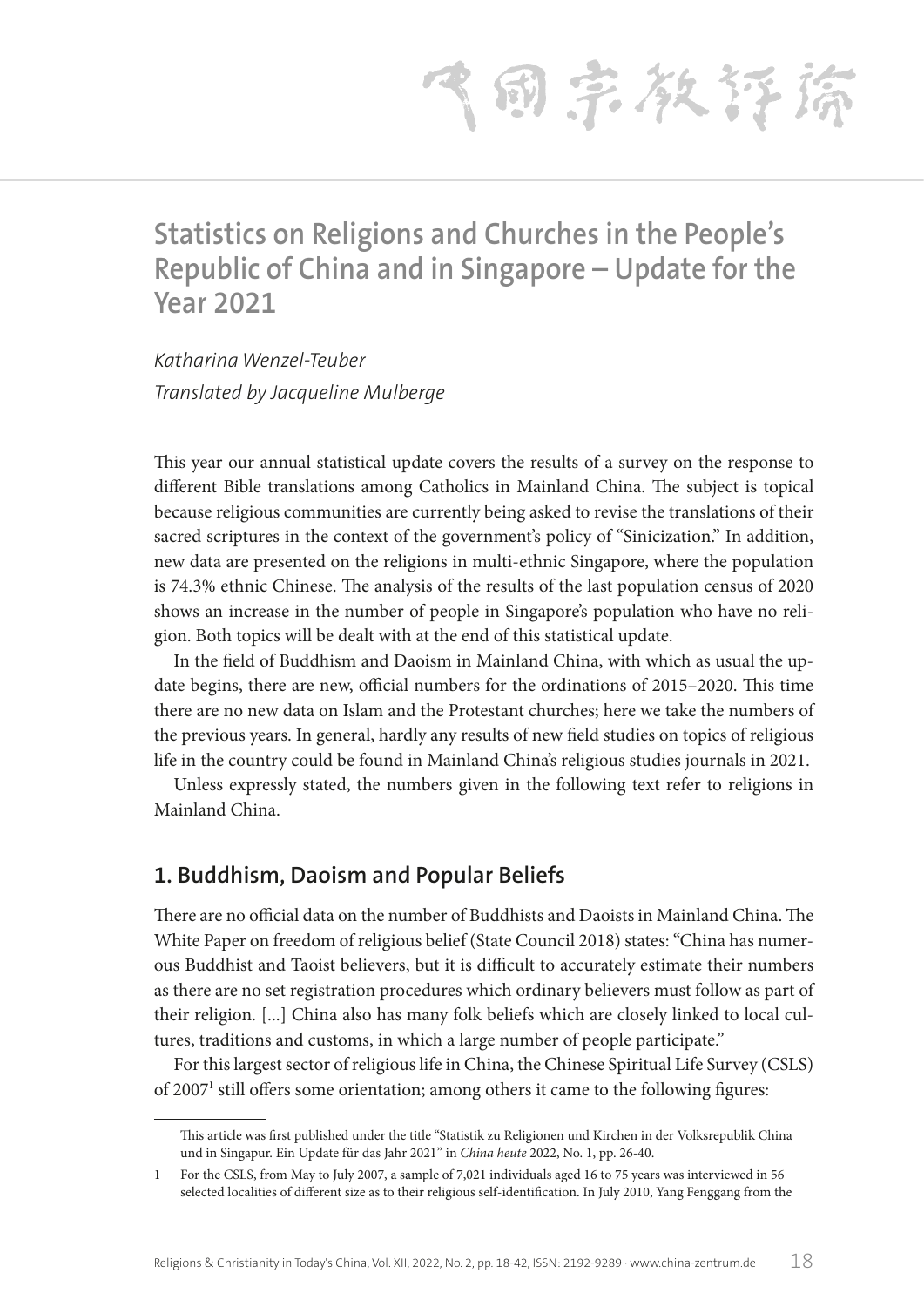| 185 million  | self-identify as Buddhists, i.e. 18% of the population above the age of 16. |
|--------------|-----------------------------------------------------------------------------|
| 17.3 million | have taken the triple refuge (in the Buddha, Dharma and Sangha), i.e.       |
|              | have formalized their adherence to Buddhism through ritual.                 |
| 12 million   | of the adult population clearly identify with Daoism [corresponding to      |
|              | 1,17% of the population above 16 years, kwt $\mathcal{L}^2$                 |
| 173 million  | have exercised some Daoist practices or taken part in such, but these are   |
|              | difficult to distinguish from popular belief.                               |

In the absence of other, more recent data, we refer once again to a study discussed here two years ago: On the basis of China Family Panel Studies (CFPS)<sup>3</sup> surveys of 2012, 2014 and 2016, Lu Yunfeng, Wu Yue and Zhang Chunni of Peking University determined in 2019 the following percentage of "nominal" adherents of Buddhism and Daoism in the total population – meaning the participants of the CFPS 2016 survey who had indicated in at least one of the three surveys (2012, 2014, 2016) that they adhered to Buddhism (or believed in Buddha and Bodhisattvas) or Daoism (or believed in Daoist gods and immortals), with the following result:<sup>4</sup>

17.7% of the CFPS 2016 sample were "nominal" Buddhists.

1.27% of the CFPS 2016 sample were "nominal" Daoists.

These percentages are very close to the results of the CSLS.

The Chinese Buddhist Association reports in a self-portrait on its website in 2017 the number of adherents of Buddhism in China as "currently more than 100 million."5

#### **1.1 Buddhism**

- 34,090 registered Buddhist sites for religious activities according to NRAA database  $2022$ ,  $6$  of which:
	- 28,528 Han-Chinese Buddhism
	- 3,857 Tibetan Buddhism
	- 1,705 Theravada-Buddhism

Center on Religion and Chinese Society at Purdue University (West Lafayette, USA) presented the results of the study in Beijing. Figures quoted here according to Wenzel-Teuber 2012, pp. 30-36.

<sup>2</sup> The percentage 1.17% was calculated by the author of this statistical update (kwt) by analogy with the data given by CSLS for Buddhists (185 million equals 18% of the population over 16 years).

<sup>3</sup> China Family Panel Studies (CFPS, Zhongguo jiaoting zhuizong diaocha 中国家庭追踪调查) is an annual longitudinal survey conducted by the Institute of Social Science Survey at Peking University. Since 2012, data on religiosity has also been collected. A fixed panel of 16,000 households is surveyed in 25 of the 31 provinces, municipalities and autonomous regions of the PRC.

<sup>4</sup> Lu Yunfeng – Wu Yue – Zhang Chunni 2019, p. 173, Table 4. Cf. Wenzel-Teuber 2020, p. 25. Since Tibet, Qinghai and Inner Mongolia – areas where a particularly large number of Buddhists live – are not covered by CFPS, the proportion of Buddhists in the population of the PR China could actually be even higher; cf. *ibid*., p. 23.

<sup>5</sup> "Zhongguo fojiao xiehui jianjie."

<sup>6</sup> National Religious Affairs Administration (NRAA) database "Basic Data on Sites for Religious Activities" at www. sara.gov.cn/zjhdcsjbxx/index.jhtml, data retrieved on March 8, 2022. These figures from the NRAA database are unchanged from the last retrieval on March 1, 2021. The results of a detailed search conducted on March 17, 2016 which also takes into consideration the distribution according to province is found in Wenzel-Teuber 2016, p. 27, Table 1.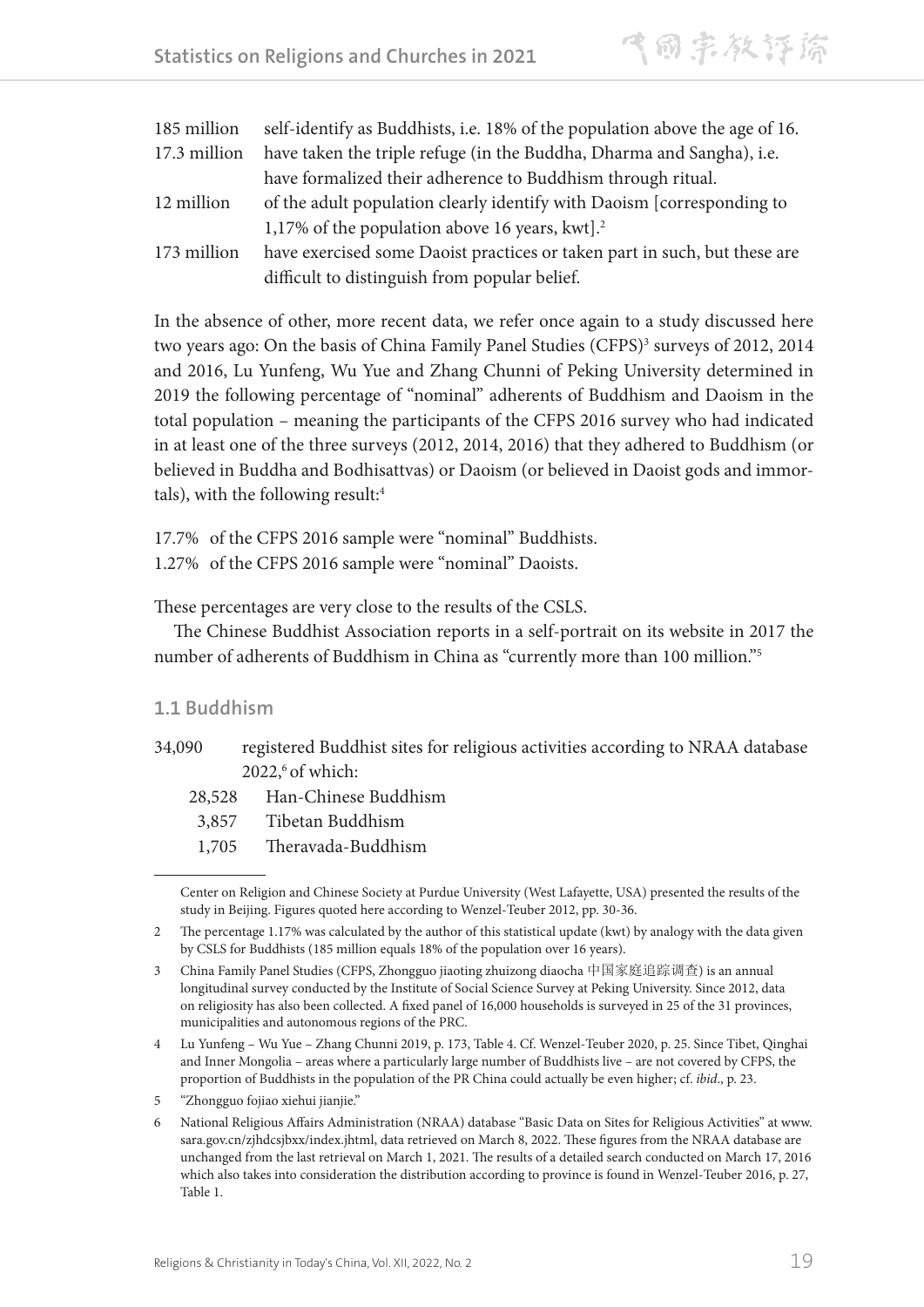- 222,000 Buddhist religious personnel (monks and nuns) recognised and registered with the authorities according to NRAA 2017 (as also State Council 2018), of which:
	- 72,000 Han-Chinese Buddhism
	- 148,000 Tibetan Buddhism
	- 2,000 Theravada-Buddhism
- 41 Buddhist Academies (State Council 2018)

## **Buddhist Ordinations 2015–2020**

The National Assembly of Representatives of Buddhism in China met from December 1–2, 2020. As is customary, at this meeting of the highest body of official Buddhism which takes place every 5 years, the board of the Chinese Buddhist Association gave a report of its work since the last national assembly in April 2015. According to this report, since 2015

32,878 Persons [monks and nuns] were ordained (*shoujie* 受戒) in 69 ordination ceremonies (*chuanjie* 传戒).

Verification of qualifications for ordination has been stepped up over the past five years, pilot tests have tested the introduction of pre-ordination examinations, and record keeping on new ordinations has been improved, says the report.7

## **Database on state recognized "Living Buddhas" of Tibetan Buddhism in Sichuan**

411 Living Buddhas of Tibetan Buddhism in the Province of Sichuan

are included in a database entitled "Name Index of the Living Buddhas of Tibetan Buddhism in Sichuan" (Sichuan Zangchuan fojiao huofo minglu 四川藏传佛教活佛名录, English: "List of Tibetan Buddhism Rinpoche in Sichuan") that was put online again on February 5, 2021 after a revision. This figure, mentioned in a press release<sup>8</sup> on the launch of the renewed database, was unchanged a year later (access on March 9, 2022). Listed are the names of the Living Buddhas, the school of Tibetan Buddhism and the monastery to which they belong, as well as the location. According to the website's impressum, the database is run by the Information Centre of the United Front Department of the Sichuan Provincial Committee of the Communist Party of China.<sup>9</sup>

<sup>7</sup> Work Report at the 10th National Assembly of Buddhists 2020, p. 11. – The above-mentioned supervisory measures correspond to the provisions in the Chapter 5 on "Supervision and Administration" in the "Measures for the Administration of Religious Personnel" (*Zongjiao jiaozhi renyuan guanli banfa* 宗教教职人员管理办 法, Decree No. 15 of the NRAA dated Jan. 18, 2021, in force since May 1, 2021, Chinese text at www.sara.gov.cn/ bmgz/351322.jhtml). The supervisory measures prescribed there include, for example, the obligation of religious organisations, institutes for religious education and sites for religious activities to keep records and to pass on data on religious personnel to the authorities, as well as the digital recording and management of the data by the authorities.

<sup>8</sup> "Zui xin zui quan zui quanwei! Sichuan 411 ming Zangchuan fojiao huofo minglu chongbang shangzian."

<sup>9</sup> The Chinese state claims control over the traditional process of identifying and enthroning Tibetan Buddhist reincarnations (Tibetan: *tulku*, Chinese: *huofo* 活佛, literally "Living Buddha"), i.e. the lineages of Tibetan religious teachers. To this end, in 2007 the NRAA adopted "Measures for the Administration of Reincarnations of Living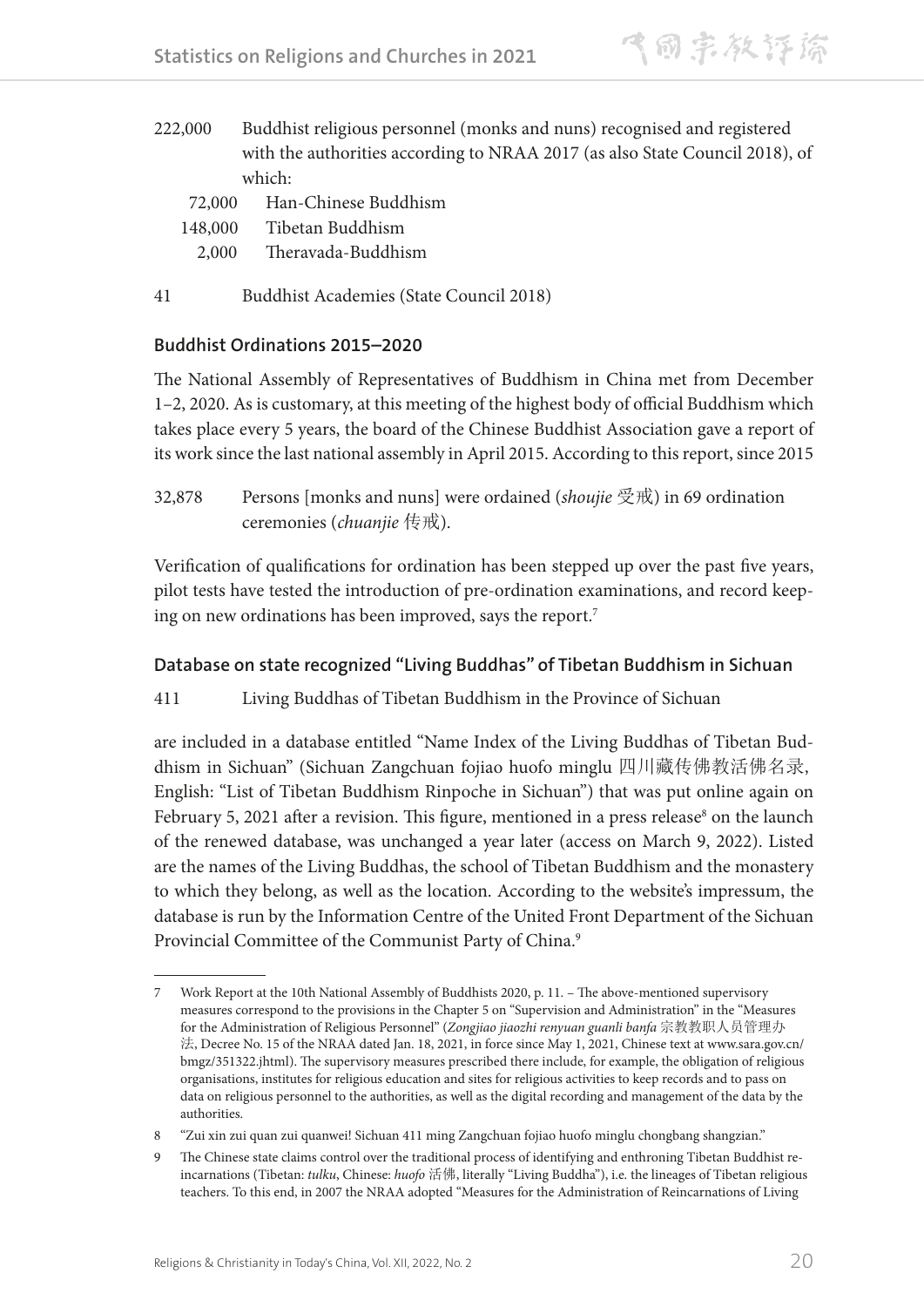#### **1.2 Daoism**

| 8,349 | registered Daoist sites for religious activities according to NRAA-database |
|-------|-----------------------------------------------------------------------------|
|       | $2022$ , <sup>10</sup> of which                                             |

- 4,011 Quanzhen tradition
- 4,338 Zhengyi tradition

ca. 40,000 Daoist religious personnel (State Council 2018)

10 Daoist academies (State Council 2018)

#### **Daoist Ordinations 2015–2020**

At the National Assembly of Representatives of Daoism in China, held from November 27–28, 2020, the board of the Chinese Daoist Association also gave a report about its work during the last five years. The report stressed the strengthening of the administration of the Daoist clergy. In particular, according to the report, the aim was to get a good grip on the ceremonies of *guanjin* 冠巾 (Quanzhen tradition) and *chuandu* 传度 (Zhengyi tradition), so that they could be used as a first "gateway" (*guankou* 关口) to acquire the official status of a religious clergy. Uniform *guanjin* and *chuandu* certificates have been designed and produced nationwide, and certificates for Daoist religious personnel have been replaced, the report said.<sup>11</sup>

Between 2015 and 2020 according to the report, certificates were given as follows:

| more than 10,000 | <i>guanjin-certificates</i> (Quanzhen tradition)              |
|------------------|---------------------------------------------------------------|
| more than 20,000 | <i>chuandu</i> -certificates (Zhenyi tradition) <sup>12</sup> |

Possession of a *guanjin* or *chuandu* certificate is, according to the currently valid regulations of the Chinese Daoist Association (CDA), the presupposition for recognition as a Daoist religious clergy,13 i.e. as *daoshi* 道士 – Daoist priest or Daoist priestess.

As Lai Chi Tim, professor for Daoism-Studies at the Chinese University of Hong Kong, wrote in the year 2017, the measures for the issuance of certificates for Daoist religious personnel have been standardized in the last ten years (i.e. now fifteen years). In the monastic Quanzhen Daoism, according to Lai, a traditional regulation for the ordination of *daoshi* was reintroduced in 2007, namely through the ritual of "taking the cap" (*guanjin* 冠 巾), also commonly called "small ordination" (*xiao shoujie* 小授戒), in which the monk or nun receives a Daoist cap, a Daoist robe and an ordination name from his or her master.

Buddhas of Tibetan Buddhism" (*Zangchuan fojiao huofo zhuanshi guanli banfa* 藏传佛教活佛转世管理办法, Chinese text at www.sara.gov.cn/bmgz/316496.jhtml).

<sup>10</sup> The number of registered Daoist sites in the NRAA database has remained unchanged since 2018.

<sup>11</sup> Work Report at the 10th National Assembly of Daoists 2020, p. 32.

<sup>12</sup> *Ibid*.

<sup>13</sup> See Article 3.3 of *Daojiao jiaozhi renyuan rending guanli banfa* 道教教职人员认定管理办法 (Measures for the Recognition and Administration of Daoist Religious Clergy, 2020). Text at www.taoist.org.cn/getDjzsById. do?id=1664 (accessed on March 9, 2022). Measures of the CDA for the administration of the *guanjin*- and *chuandu*-activities can also be found in the collection of regulations on the website of the CDA at www.taoist.org.cn/ getDjzsByC2Action.do?c2=gzzd.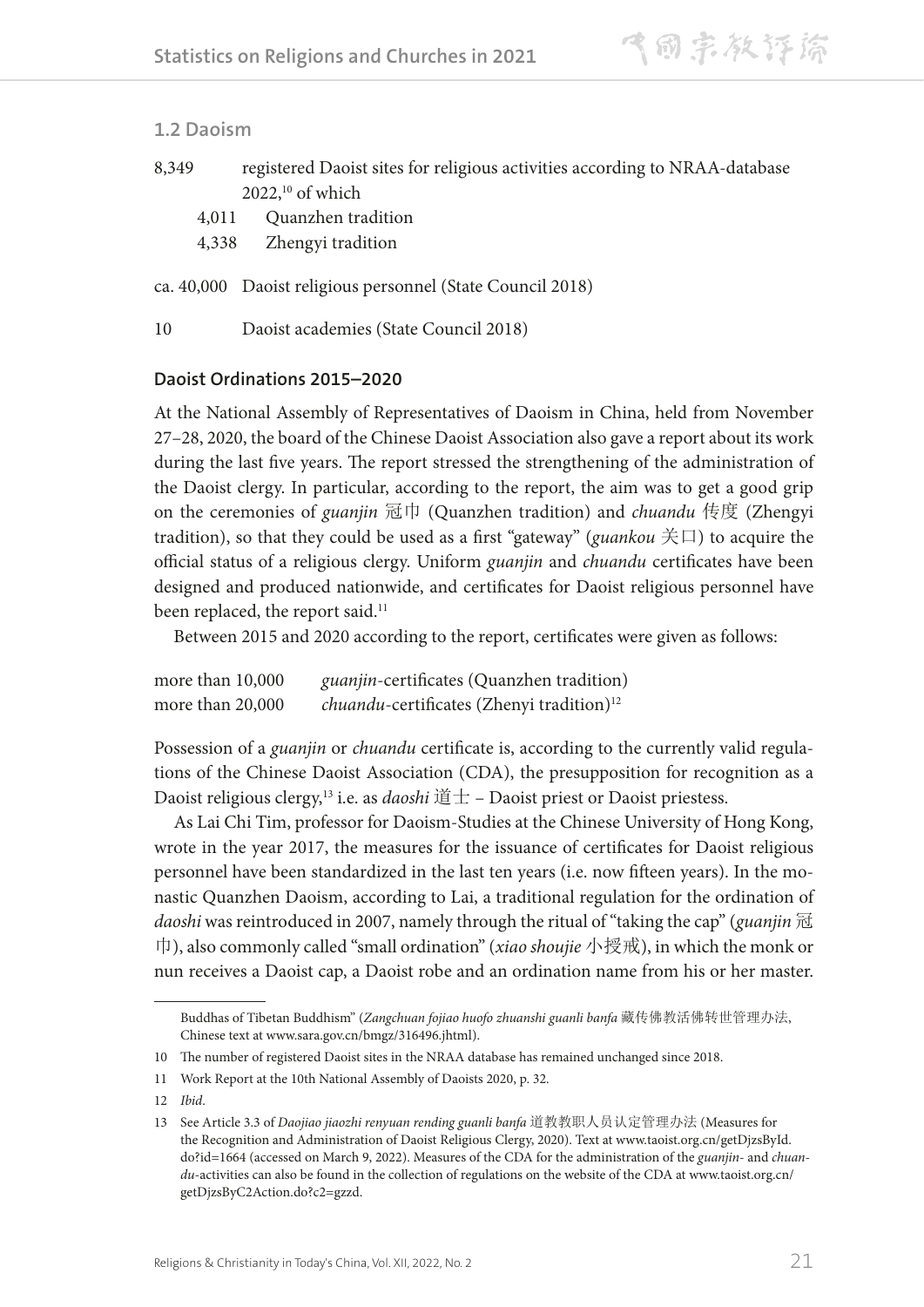Since then, *guanjin* ceremonies have been organized in Quanzhen temples all over China. Similar to the Quanzhen *guanjin* ritual, according to Lai, the CDA requires that an adept of the Zhengyi tradition must undergo an ordination ritual usually called *chuandu* 传度 in order to become an officially recognised *daoshi* of the Zhengyi tradition and receive a credential as a Daoist religious personnel. According to Lai, *chuandu* means literally that the student receives a "method of saving the world" (*du shi zhi fa* 度世之法) from the master.<sup>14</sup>

Given that the number of new *guanjin* and *chuandu* certificates issued between 2015 and 2020 with the combined total of 30,000 already accounts for three-quarters of the State Council's 2018 figure of 40,000 Daoist religious personnel, it is can be assumed, according to the author of this statistical update, that among the recipients of the new certificates many have been active as *daoshi* for a long time. With reference to the Zhengyi Daoism, Lai explains that according to the requirements of the CDA a Daoist priest of the Zhengyi tradition who resides in a temple (*gongguan daoshi* 宮觀道士) must first go through a *chuandu* ceremony. However, apart from these Zhengyi priests residing in temples (who can be married), there are according to an estimate given by Lai another 60,000 married Daoist priests who live with their family (*sanju daoshi* 散居道士) and perform ritual services in local communities, thus carrying out rituals mainly outside temples.<sup>15</sup>

According to the currently valid regulations of the CDA, *daoshi* of the Quanzhen tradition, who have "taken the cap" at least two years before, can receive the next level of ordination (*shoujie* 授戒 or *chuanjie* 传戒).16 According to Lai, only a small number of the Quanzhen monks and nuns receive this form of ordination. It took place in 1989 for the first time after a 50-year interruption. In 1995, 2012, 2016, 2017 and 2018 further *chuanjie* ordinations took place. According to the CDA work report mentioned above, at the three *chuanjie* ordination ceremonies held in 2016 (at the Changchunguan, Wuhan), 2017 (at the Laoshan Taiqinggong, Qingdao) and 2018 (at the Nanyue Hengshan daoyuan, Hunan), a total of more than 500 Quanzhen Daoists received the *santan dajie* 三坛大戒 ("triple platform ordination").17

In a parallel provision of the CDA, *daoshi* of the Zhengyi tradition who have at least two years of *chuandu* may receive the ordination of "conferring registers" (*shou lu* 授箓).18 According to the above-mentioned CDA work report, a number of such "conferring registers" ceremonies took place between 2015 and 2020 with national, and in some cases international, participation, but no information is given on the number of ordained persons.<sup>19</sup>

<sup>14</sup> Lai 2017, pp. 86-87, 89-90.

<sup>15</sup> *Ibid*., p. 89.

<sup>16</sup> See Article 9.2 of *Guanyu Quanzhen pai daoshi chuanjie de guiding* 关于全真派道士传戒的规定 (Provisions for the Ordination [*chuanjie*] of Daoist Priests of the Quanzhen School), first version 1989, most recent revision 2020. Text at www.taoist.org.cn/getDjzsById.do?id=1656 (accessed on March 9, 2022).

<sup>17</sup> Cf. Lai 2017, pp. 87-89; Work Report at the 10th National Assembly of Daoists 2020, p. 32.

<sup>18</sup> See Article 9.3 of *Guanyu Zhengyi pai daoshi shoulu de guiding* 关于正一派道士授箓的规定 (Provisions for the Conferring of Registers of Daoist priests of the Zhengyi School), first version 2001, most recent revision 2020. Text at www.taoist.org.cn/getDjzsById.do?id=1657 (accessed on March 9, 2022).

<sup>19</sup> Work Report at the 10th National Assembly of Daoists 2020, pp. 32-33.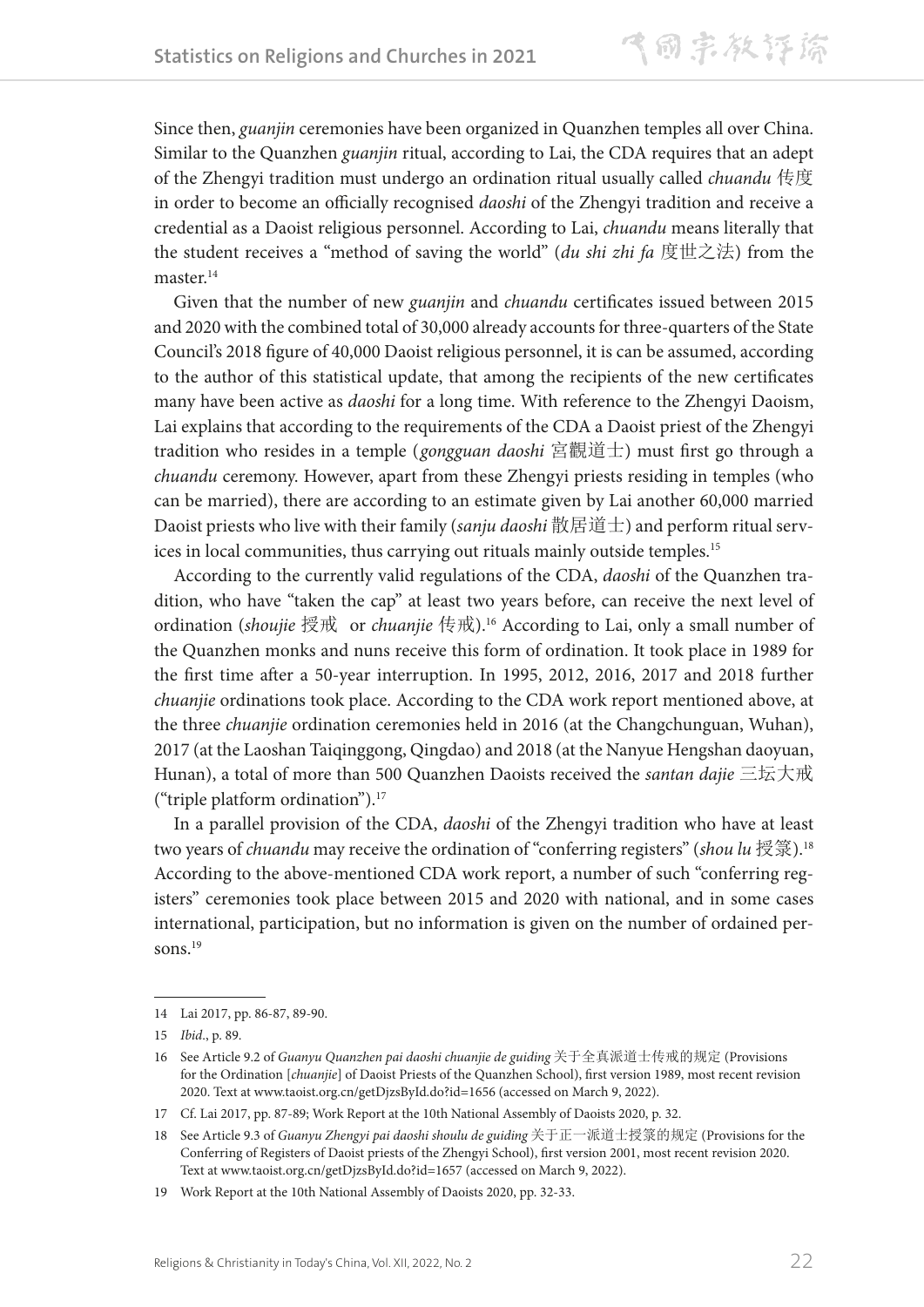## **2. Islam**

In the People's Republic of China ten ethnic groups are considered Muslim. In the statistics presented by Chinese authorities and academics their population numbers are generally equated with that of the Muslims in China. According to the 6th population census of 2010, around 23 million people belong to these ten ethnic groups, that is 1.74% of the entire population,<sup>20</sup> distributed as follows:

| Ethnicity | Population 2010 (Persons) | Percentage of the Total Muslim<br>Population (%) |
|-----------|---------------------------|--------------------------------------------------|
| Hui       | 10,586,000                | 45.74                                            |
| Uighur    | 10,069,000                | 43.51                                            |
| Kasakh    | 1,462,600                 | 6.32                                             |
| Dongxiang | 621,500                   | 2.69                                             |
| Kirghiz   | 186,700                   | less than 1                                      |
| Salar     | 130,600                   | less than 1                                      |
| Tajik     | 51,100                    | less than 1                                      |
| Usbek     | 10,600                    | less than 1                                      |
| Bao'an    | 20,000                    | less than 1                                      |
| Tatar     | 3,556                     | less than 1                                      |

Table 1: Muslim Population according to Ethnicity

Data: 2010 census. Table compiled according to Liu Xiaochun 2014, p. 71.

A 7th national census took place in the PR China in 2020. As far as is known, a detailed evaluation of this census with regard to the population of the Muslim ethnic groups has not yet been published.

According to the White Paper (State Council 2018), Islam in the People's Republic of China has

| 35,000 | sites for religious activities [mosques]               |
|--------|--------------------------------------------------------|
| 57,000 | religious personnel                                    |
| 10     | institutes for religious education [Qur'an institutes] |

## **3. Protestant Churches**

The official figures on Protestantism in China are still those from the work report of the official Protestant governing bodies, Chinese Christian Council and Three-Self Movement, at the 10th National Assembly of Chinese Protestantism in November 2018 (Gao Feng 2018) and from the White Paper on freedom of religious belief (State Council 2018):

38 million believers (Gao Feng 2018 and State Council 2018) 60,000 churches (Gao Feng 2018 and State Council 2018)

<sup>20</sup> Liu Xiaochun 2014, pp. 70-71. – In 2014, Liu Xiaochun published an analysis of the population structure of the members of ethnic groups considered Muslim based on data from the last, 6th, national census in China in 2010. It was presented in detail in Wenzel-Teuber 2016, pp. 30-34.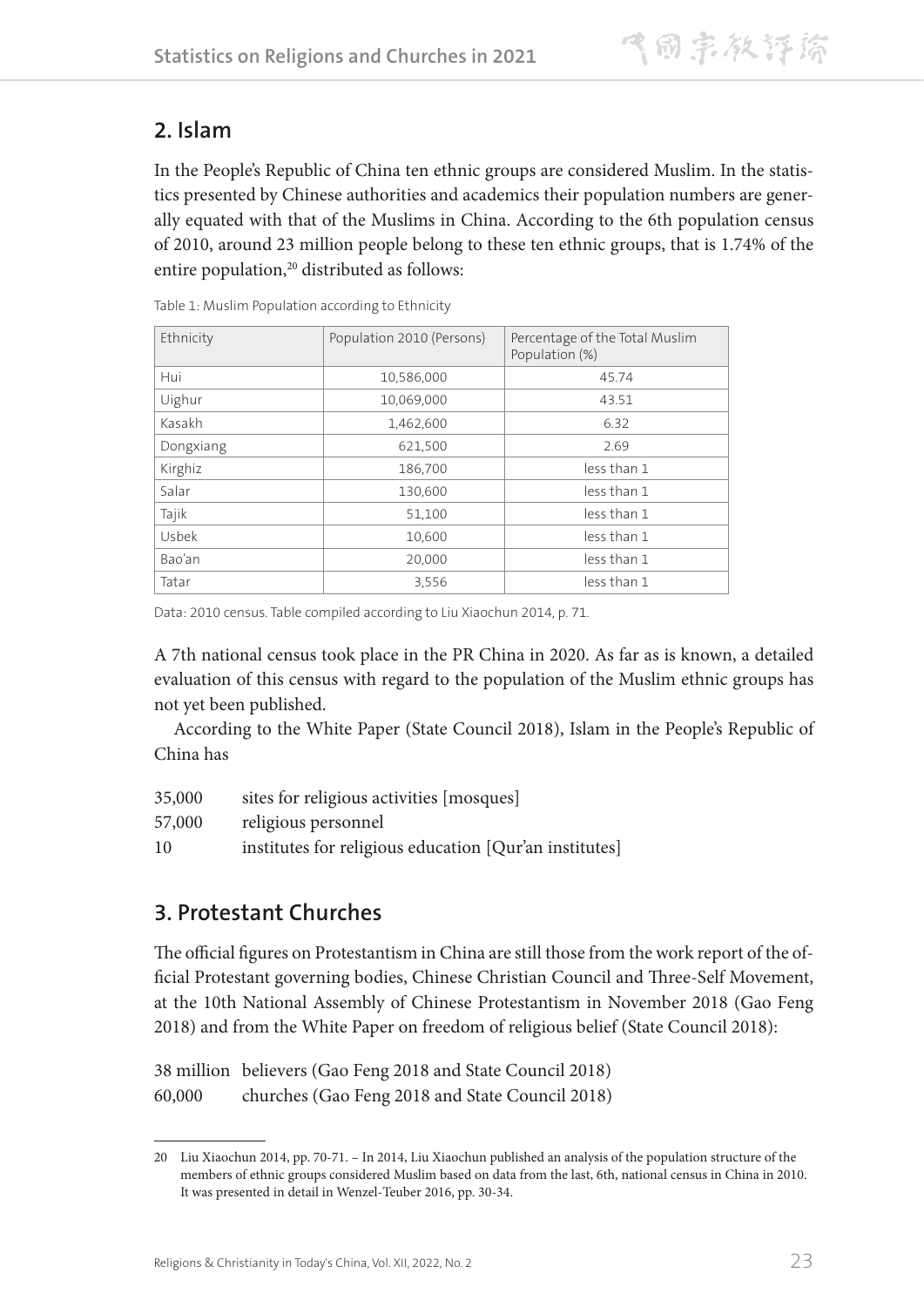**Statistics on Religions and Churches in 2021** 

气同宗教评除

| 14,000 | professional clerics (male and female pastors, teachers, presbyters) as well as |
|--------|---------------------------------------------------------------------------------|
|        | 22,000 male and female preachers (Gao Feng 2018)                                |
| 57,000 | religious personnel (State Council $2018)^{21}$                                 |
| 22     | theological seminaries (Gao Feng 2018)                                          |

The number of 38 million probably originates from a study by the researchers Lu Yunfeng, Wu Yue and Zhang Chunni (Peking University). They analysed religion-related data from the 2012, 2014 and 2016 surveys of the China Family Panel Studies (CFPS) and concluded that there were around 40 million Protestants in China in 2016.<sup>22</sup>

There are also higher estimates, such as that of the Pew Forum which in 2011 arrived at the number of 58 million Protestants.<sup>23</sup> In 2020 five researchers and pastors told the Protestant portal ChinaSource their "preferred estimates" for the current number of Protestant Christians in Mainland China; these ranged from 50 million to 116 million (the latter being an estimate of Yang Fenggang, Purdue University).<sup>24</sup> On the other hand, lately some have also reported a decrease in the number of Protestant Christians.<sup>25</sup>

## **4. Catholicism**

It has become more difficult to give reliable statistics on the Catholic Church in Mainland China. The data provided by the Holy Spirit Study Centre (HSSC) of Hong Kong Diocese continue to serve as a basis, however, its last statistics on the Catholic Church in Mainland China published in early 2021 in its periodical *Tripod* refer to the status at the end of 2020.<sup>26</sup> The HSSC did not publish any new data for 2021. Account is also taken of information from the official Catholic governing bodies, according to their work report presented in 2016 at the 9th National Assembly of the Representatives of the Chinese Catholic Church (Ma-PA-BiCo 2016), and the White Paper on freedom of religious belief (State Council 2018). Other important sources are the website of the Shijiazhuang (He-

<sup>21</sup> Why the entry for the number of religious personnel / clerics and preachers is so much higher in the State Council's White Paper than in the work report of the Protestant bodies is not clear.

<sup>22</sup> Lu Yunfeng – Wu Yue – Zhang Chunni 2019. Cf. discussion of their detailed study in Wenzel-Teuber 2020, pp. 21-30, here esp. p. 27. On CFPS see above, note 3.

<sup>23</sup> Pew Forum on Religion & Public Life (ed.), *Global Christianity. A Report on the Size and Distribution of the World's Christian Population* (with "Appendix C: Methodology for China"), www.pewresearch.org/wp-content/ uploads/sites/7/2011/12/ChristianityAppendixC.pdf, published on Dec. 19, 2011, last accessed on March 25, 2022; cf. Wenzel-Teuber 2013, p. 21.

<sup>24</sup> Joan Pittman, "How Many Christians in China? Preferred Estimates," three-part series on the portal ChinaSource, 2020, at www.chinasource.org/resource-library/series-index/how-many-christians-in-china (last accessed on March 25, 2022); cf. Wenzel-Teuber 2021, pp. 33-34.

<sup>25</sup> For example, two pastors of the official governing bodies of the Protestant churches of Shandong Province and Guangzhou City reported in October 2018 at the "Forum of Christianity Research 2018" organized by the Chinese Academy of Social Sciences that the number of Protestant Christians in their area was sinking. See "Kan Baoping mushi: Bu yao jujiao yu neidi jidutu shuliang zhenglun, yao jieli jianzao jiankang jiaohui" 阚保平牧 师: 不要聚焦于内地基督徒数量争论, 要竭力建造健康教会 (Pastor Kan Baoping: We should not concentrate on the dispute regarding the number of Protestants in the country, but rather give our best to build up a healthy church), *Fuyin shibao* 福音时报, Nov. 15, 2018; https://gospeltimes.cn/index.php/portal/article/index/id/46244 (last accessed on March 14, 2022); cf. Wenzel-Teuber 2020, p. 29.

<sup>26</sup> HSSC 2021.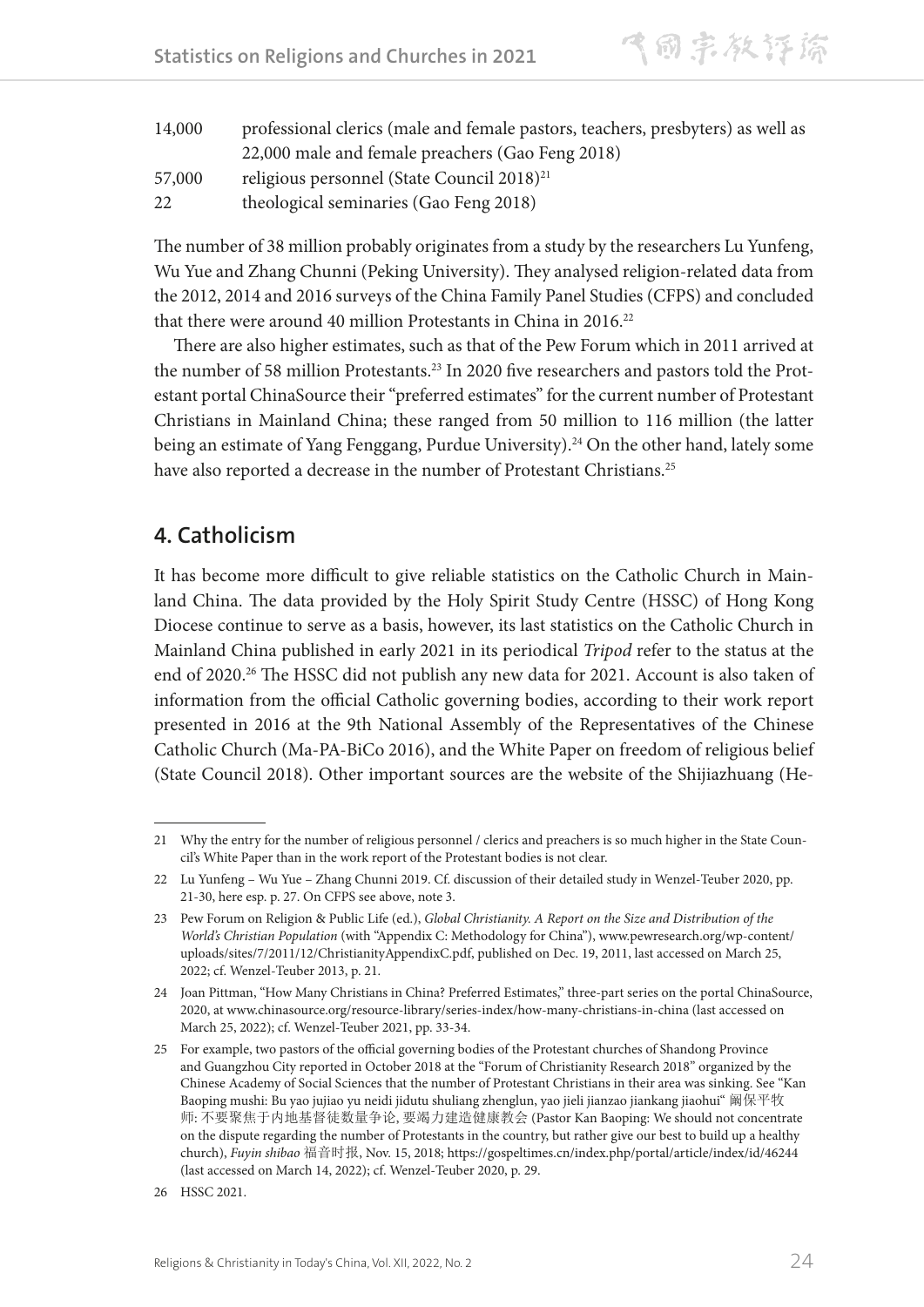飞同宗教评谛

bei Province) based Catholic newspaper *Xinde* 信德 (*Faith*), www.xinde.org (in the following shortened to: *xdo*; other web address: www.chinacatholic.org), and other Catholic websites in Chinese, such as the portal *Zhenli wenhua* 真理文化 (*Veritas Culture*), www. yzzhenli.org.



Map: d-maps.com/carte.php?num\_car=27749&lang=de

#### People's Republic of China: Provinces, Direct-Controlled Municipalities and Autonomous Regions – List of Abbreviations

AH Anhui, BJ Beijing, CQ Chongqing, FJ Fujian, GD Guangdong, GS Gansu, GX Guangxi, GZ Guizhou, Hain Hainan, HB Hubei, Heb Hebei, Hen Henan, HL Heilongjiang, HN Hunan, JL Jilin, JS Jiangsu, JX Jiangxi, LN Liaoning, NM Inner Mongolia, NX Ningxia, QH Qinghai, SC Sichuan, SD Shandong, SH Shanghai, SN Shaanxi, SX Shanxi, TJ Tianjin, XJ Xinjiang, XZ Tibet, YN Yunnan, ZJ Zhejiang.

## **4.1 General Data**

#### **Faithful**

|           | ca. 10 million total number of Catholics, including both the official part of the Church |
|-----------|------------------------------------------------------------------------------------------|
|           | and the Catholics in the underground, according to HSSC 2021                             |
|           | over 6 million number of Catholics according to data of the official Catholic governing  |
|           | bodies (Ma-PA-BiCo 2016)                                                                 |
| 6 million | number of Catholics according to state data (State Council 2018)                         |

#### **Dioceses**

147 (116 dioceses plus 31 other ecclesiastical circumscriptions), according to the Catholic hierarchy (HSSC 2021)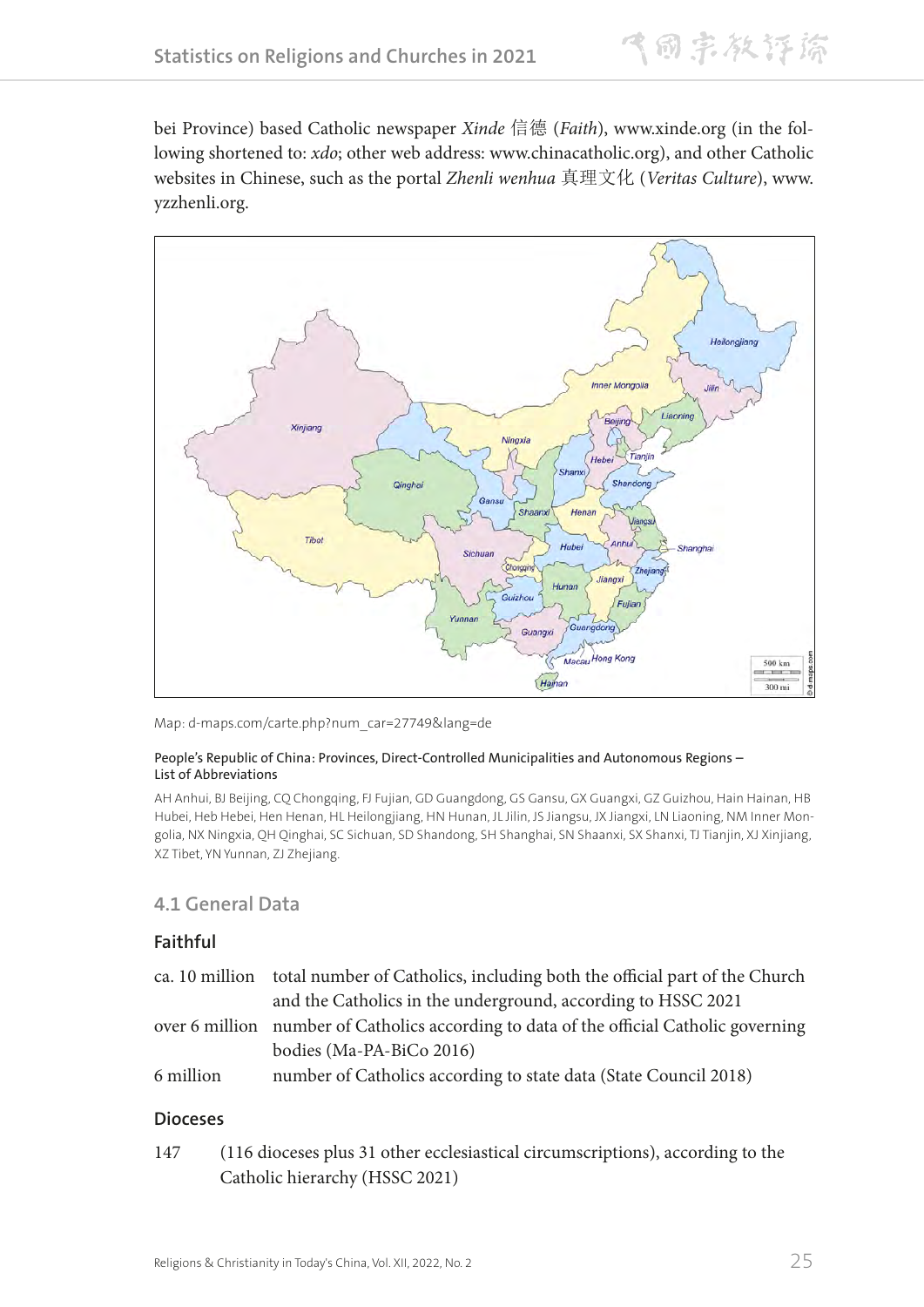95 dioceses plus 7 under the care of other dioceses, according to the Chinese government (HSSC 2021)

#### **Bishops**

| 98 | of whom |
|----|---------|
|    |         |

- 71 bishops in the official Church
- 27 bishops in the underground Church<sup>27</sup>

Since September 2018 all Chinese bishops have been recognized by the Pope.

## **Priests**

ca. 4.000 total (the number of new unofficial priests and of those who refuse to officially register were not available) (HSSC 2021 for the end of 2020)

### **Seminaries and Seminarians**

6 major seminaries (theological seminaries) with a total of around 350 seminarians in the official Church (HSSC 2021 for the end of 2020)

Of the original 10 major seminaries in the official Church of Mainland China, therefore, only six are still functioning, even though government agencies (e.g. State Council 2018) continue to give their number as nine. No data is available for formation communities in the underground Church.

### **Sisters**

| 4,600 | in total, of whom   |                                                        |
|-------|---------------------|--------------------------------------------------------|
|       | approximately 3,250 | in the official Church in 87 congregations (HSSC 2021) |
|       |                     | for the end of 2020)                                   |
|       | approximately 1,350 | in the underground in 40 congregations (HSSC 2021 for  |
|       |                     | the end of 2020)                                       |

## **Churches**

More than 6.000 churches and prayer sites (Ma–PA-BiCo 2016 and State Council 2018)

#### **4.2 Baptisms**

Again no baptism statistics were published for 2021. Baptisms were only sporadically made known through reports on *xdo*. The baptisms given in Table 2 are, therefore, only individual examples from which the total number of local distributions cannot be deduced. However Wenzhou, the "Chinese Jerusalem," is noticeable for especially numerous

<sup>27</sup> The numbers of bishops were calculated by the author of this statistical update on the basis of the figures of HSSC 2021 (as of the end of 2020), taking into account the deceased bishops and episcopal consecrations that became publicly known in 2021 (cf. point 4.3 below). According to the same calculation, 68 of the 71 official bishops were in office at the end of 2021, as well as 14 of the 27 underground bishops; however, retirements are not necessarily announced in the media, so these figures are uncertain. For the end of 2020, HSSC 2021 had reported the number of bishops as follows: 99, of whom 72 were bishops in the official Church (66 in office) and 27 bishops in the underground Church (14 in office).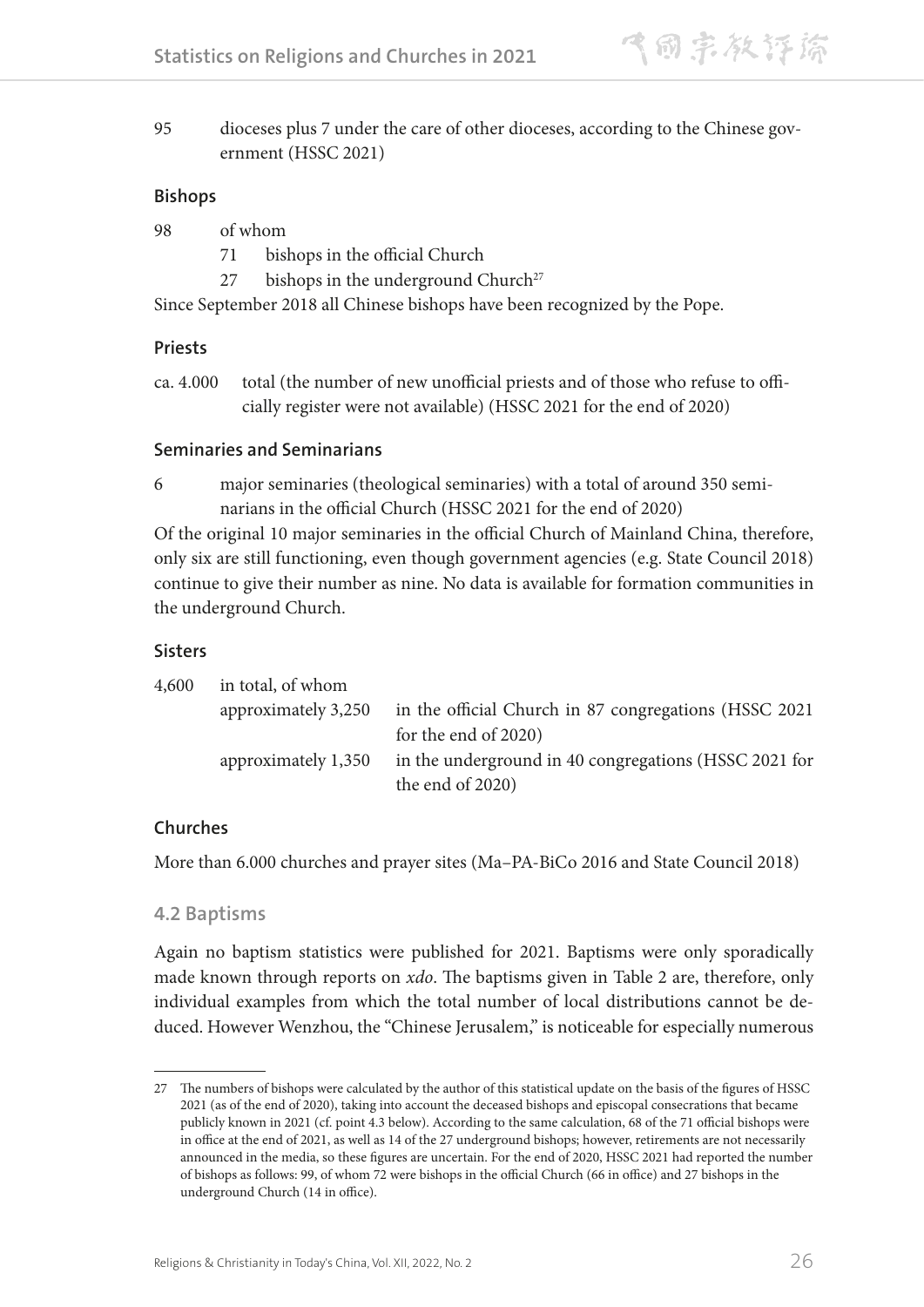飞雨宗教评除



Easter Vigil 2021 in Hangzhou: A good amount of baptismal water is blessed (above), 11 catechumens receive baptism and confirmation. Photos: *xdo*.

baptisms. Many baptisms took place during Easter Vigil on April 3, 2021. Some reports mention that, due to Corona, for a long time no courses for baptismal candidates could take place or that the churches were closed. As far as can be ascertained from photos or text, those baptised were adults.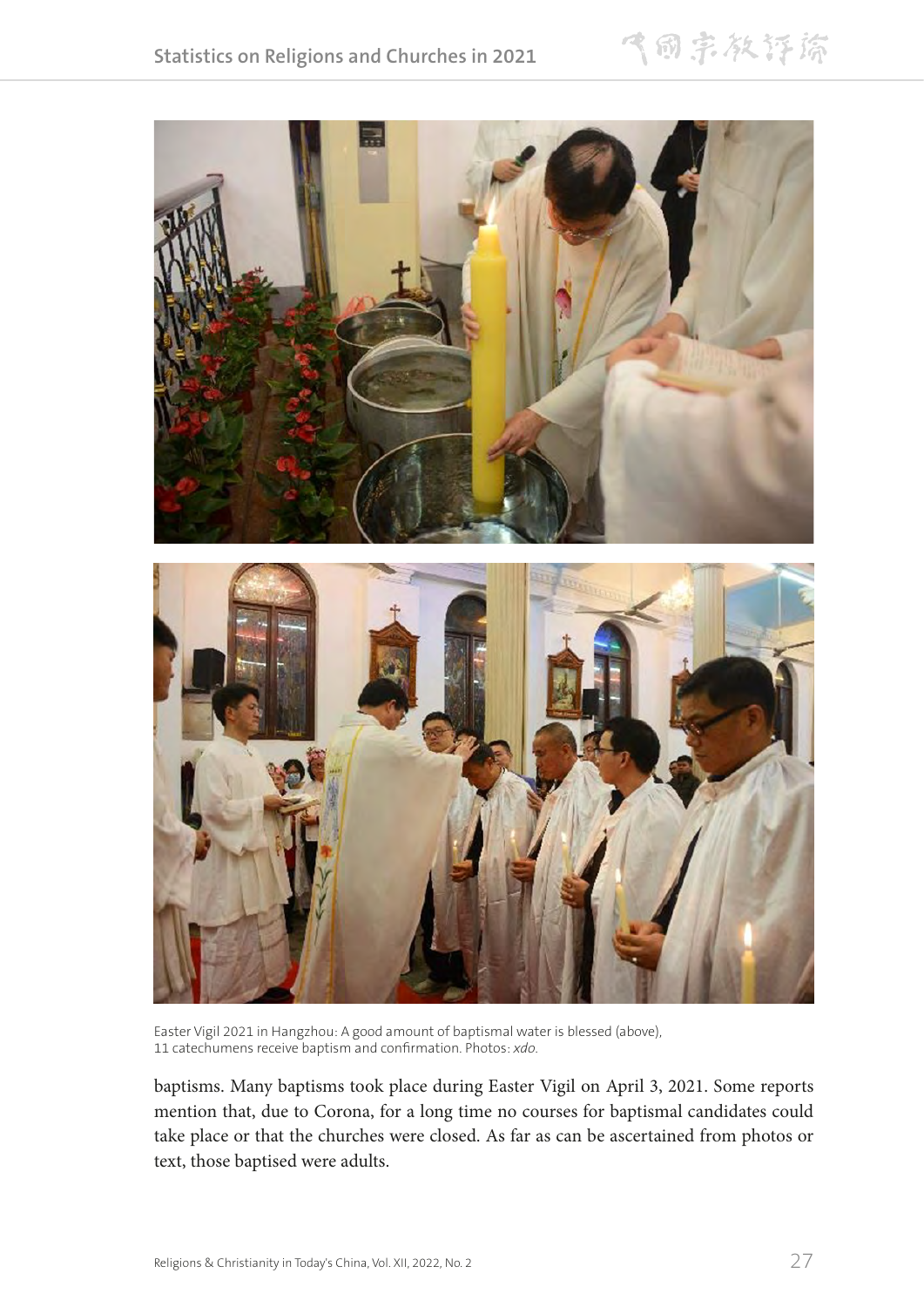| Province /<br>Municipality | Diocese  | Location                         | Date     | Number if<br>baptized |
|----------------------------|----------|----------------------------------|----------|-----------------------|
| <b>BJ</b>                  | Beijing  | Beijing, West Church             | Sept. 12 | 8                     |
| Heb                        | Tangshan | Wujiazhuang Cathedral            | April 3  | 16                    |
| JS                         | Suzhou   | Yangang, Changshu                | April 3  | 5                     |
| JX                         | No data  | Jiujiang                         | May 16   | 3                     |
| LN                         | Liaoning | Chaoyang                         | Dec. 19  | 33                    |
| <b>NM</b>                  | Hohhot   | Hohhot                           | April 3  | 19                    |
| <b>NM</b>                  | No data  | Baochang, Taibus Banner          | April 3  | $\overline{4}$        |
| <b>NM</b>                  | No data  | Aozhen, Otog Front Banner, Ordos | June 23  | 10                    |
| <b>SD</b>                  | Jinan    | Jinan, Cathedral                 | April 3  | $\mathbf{1}$          |
| <b>SD</b>                  | Zhoucun  | Zhangdian, Cathedral             | April 3  | 3                     |
| ΖJ                         | Hangzhou | Hangzhou                         | April 3  | 11                    |
| ZI                         | Wenzhou  | Huangzhong, Longgang             | Jan. 9   | over 50               |
| ΖJ                         | Wenzhou  | Wenzhou, Ximen Church            | April 3  | 38                    |
| ZI                         | Wenzhou  | Wenzhou, Ximen Church            | Nov. 13  | 10                    |

|  |  |  |  | Table 2: Examples of Baptisms in a Few Selected Catholic Communities of Mainland China in 2021 |  |  |  |
|--|--|--|--|------------------------------------------------------------------------------------------------|--|--|--|
|--|--|--|--|------------------------------------------------------------------------------------------------|--|--|--|

Sources (2021): *xdo* Jan. 4, 14; April 5, 6, 8; May 17; June 23; Sept. 14; Nov. 15; Dec. 20.

The last baptismal statistics published by *Xinde* give the number of 48,365 baptisms for 2018 in the Catholic communities of Mainland China.<sup>28</sup>

#### **4.3 Bishops**

#### **Deceased Bishops of Mainland China in 2021**

Bishop em. Zong Huaide 宗怀德, Joseph (1920–2021), Sanyuan (SN). Bishop em. Cao Xiangde 曹湘德, Matthew (1929–2021), Hangzhou (ZJ). Bishop em. Yang Xiangtai 杨祥太, Stephan (1923–2021), Handan (Heb).

#### **Episcopal Consecrations in Mainland China in 2021**

Liu Hui 李辉, Antonius (b. 1972), Coadjutor Bishop of Pingliang (GS), July 28. Cui Qingqi 崔庆琪, [O.F.M.], Joseph (b. February 1964), Bishop of Wuhan<sup>29</sup> (HB), September 8.

Since the signing in 2018 of the Sino-Vatican Agreement on the Appointment of Bishops, altogether six new bishops were consecrated with mutual consent (as of March 21, 2022).

**Public installation** of bishops consecrated without government permission did not take place in 2021.

<sup>28</sup> Cf. Wenzel-Teuber 2019a, pp. 24-26.

<sup>29</sup> Pope Francis appointed Cui as bishop of Hankou/Wuhan on June 23, 2021. The three dioceses established by the Vatican, Hankou, Hanyang and Wuchang, were amalgamated by the official Chinese Church as the diocese of Wuhan many years ago.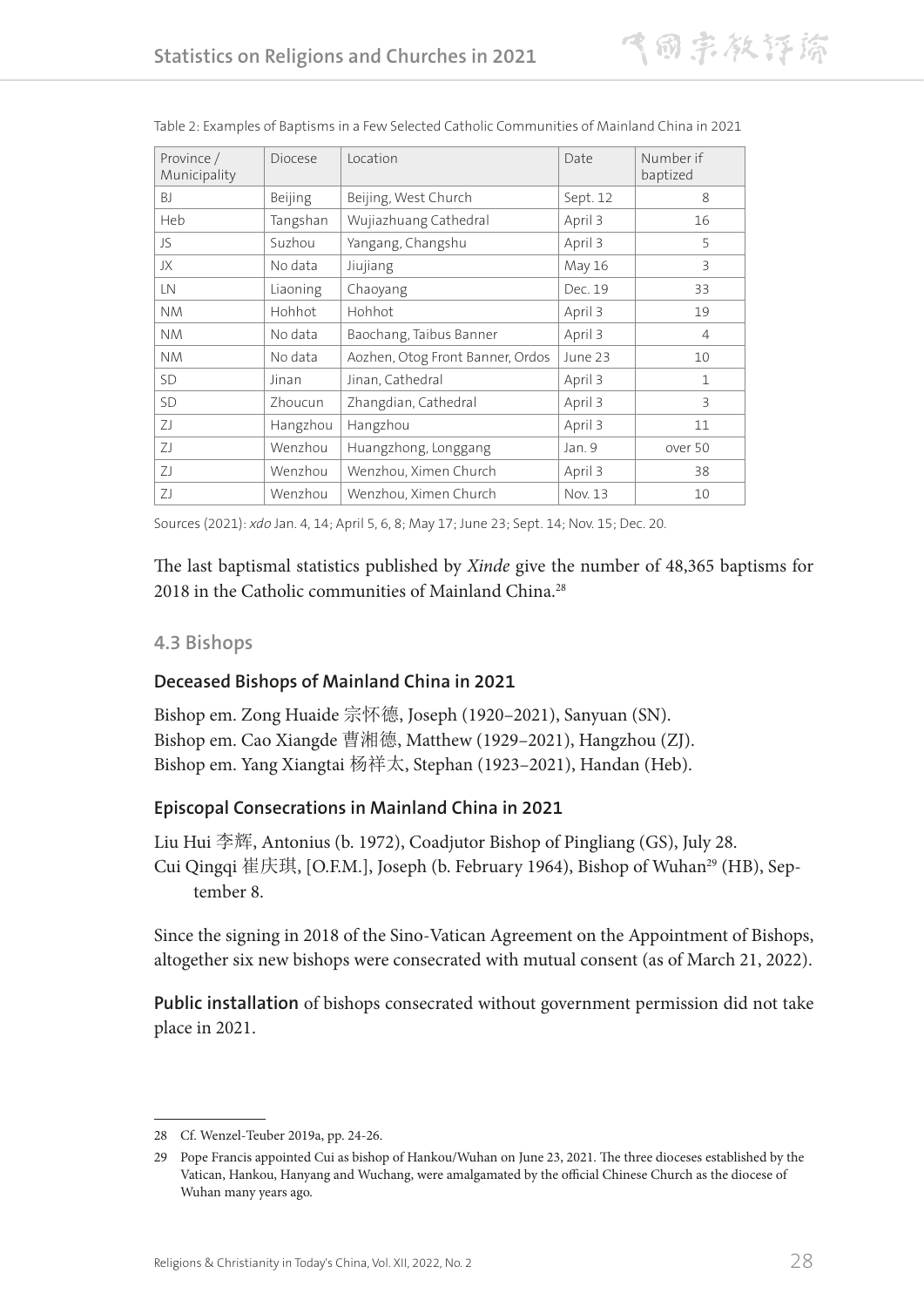#### **4.4 Priests**

| Province /<br>Municipality | Diocese            | Number of<br>Ordained | Date of<br>Ordination | Ordaining<br>Bishop*      | Names of Those Ordained                                            |
|----------------------------|--------------------|-----------------------|-----------------------|---------------------------|--------------------------------------------------------------------|
| AH                         | Anhui              | 1                     | July 31               | Liu Xinhong               | Gao Ruifeng 高瑞峰                                                    |
| CQ                         | Wanzhou            | $\mathbf{1}$          | May 5                 | He Zeging                 | Chen Xiaoli 陈晓利                                                    |
| GD                         | Jiangmen           | $\overline{2}$        | Jan. 14               | Liang Jiansen             | Chang Jiangfeng 常江峰, Cheng San-<br>gen 程三根                         |
| Hain                       | Hainan             | 1                     | May 1                 | Gan Jungiu<br>(Guangzhou) | Zan Pengbo 昝鹏博                                                     |
| Heb                        | Chengde            | 3                     | April 11              | Guo Jincai                | Li Bingbing 李兵兵, Li Pengju 李鹏举,<br>Xue Zhiyong 薛志勇                 |
| Heb                        | Zhangji-<br>akou   | 3                     | May 11                | Guo Jincai<br>(Chengde)   | Song Li 宋利, Sun Yibao 孙义宝, Zhang<br>Jianwei 张建伟                    |
| Hen                        | Zheng-<br>zhou     | $\mathbf 1$           | April 20              | Zhang Yinlin<br>(Anyang)  | Chang Xiaoliang 常晓亮                                                |
| Hen                        | Shangqiu           | 1                     | April 21              | No date                   | Yan Shuai 闫帅                                                       |
| <b>HN</b>                  | Hunan              | $\overline{2}$        | April 13              | No data                   | Liu Yongfen 刘勇芬, Zhai Shengbo 翟<br>胜波                              |
| JS                         | Suzhou             | 1                     | May 3                 | Xu Honggen                | Chi Shaolong 池少龙                                                   |
| JS                         | Nanjing            | $\mathsf 3$           | June 11               | Lu Xinping                | Kang Yayi 康雅义, Ma Yateng 马亚腾,<br>Zhou Jun 周俊                       |
| JS                         | Haimen             | 1                     | Oct. 1                | Shen Bin                  | Liu Xingfeng 刘星峰                                                   |
| LN                         | Shenyang           | 1                     | Oct. 28               | Pei Junmin                | Li Hongdong 李洪冬                                                    |
| <b>NM</b>                  | Wumeng<br>(Jining) | $\mathbf 1$           | April 23              | Yao Shun                  | Zuo Wei 左伟                                                         |
| SC                         | Nan-<br>chong      | $\mathbf{1}$          | May 14                | Chen<br>Gong'ao           | Hu Xiaodong 胡晓东                                                    |
| <b>SC</b>                  | Yibin              | $\mathbf{1}$          | Sept. 26              | Luo Xuegang               | Wang Yuke 汪宇科                                                      |
| SH                         | Shanghai           | $\overline{4}$        | June 5                | Shen Bin<br>(Haimen)      | Mi Jizhou 米计周, Ning Yongwang 宁<br>永旺, Wu Shun 武舜, Zhou Jia 周嘉      |
| <b>SN</b>                  | Weinan             | $\mathbf{1}$          | Jan 6                 | Tong Chang-<br>ping       | Li Yongxin 李永信                                                     |
| <b>SN</b>                  | Xi'an              | $\overline{2}$        | April 29              | Dang Ming-<br>yan         | Dang Gang 党刚, Long Zhiguang 龙<br>志广                                |
| SN                         | Sanyuan            | $\mathbf 1$           | Aug. 4                | Han Yingjin               | Wang Tao 王涛                                                        |
| SX                         | Jinzhong           | $\mathbf 1$           | June 24               | No data                   | Chang Jie 常杰                                                       |
| SX                         | Hong-<br>dong      | $\overline{2}$        | June 29               | Liu Genzhu                | Guo Kaikai 郭开开, Zhao Chongfu 赵<br>重福                               |
| YN                         | Dali               | $\overline{2}$        | March 19              | Ma Yinglin                | Jin Xiangnan 金相楠, Paozhong<br>Nuoweng 跑中糯翁 (both ethnic<br>Jingpo) |
| ΖJ                         | Taizhou            | $\overline{2}$        | Sept. 25              | Jin Yangke<br>(Ningbo)    | Wen Xiaomin 文小敏, Zhu Xinchao<br>朱鑫超                                |
| ΖJ                         | Wenzhou            | $\mathbf{1}$          | Sept. 25              | Jin Yangke<br>(Ningbo)    | Shi Yongxiang 史永详                                                  |
| Total                      |                    | 40                    |                       |                           |                                                                    |

Table 3: Priestly Ordinations in the Catholic Church in Mainland China in 2021

\* The diocese is only given here if the ordaining bishop is not the competent local ordinary of the diocese where the ordinations took place but was invited from another diocese to administer the ordination.

Sources (2021): asianews.it June 7; *xdo* Jan. 8, 15; March 19; April 13, 21, 27, 30; May 2, 3, 6, 11, 14; June 14, 30; Aug. 2.; Sept. 27, 29; Oct. 6; Nov. 6; www.yzzhenli.org/index/content/9438/【壹明头条】|2021年中国大陆 教会晋牧、晋铎及神职安息主怀名单/.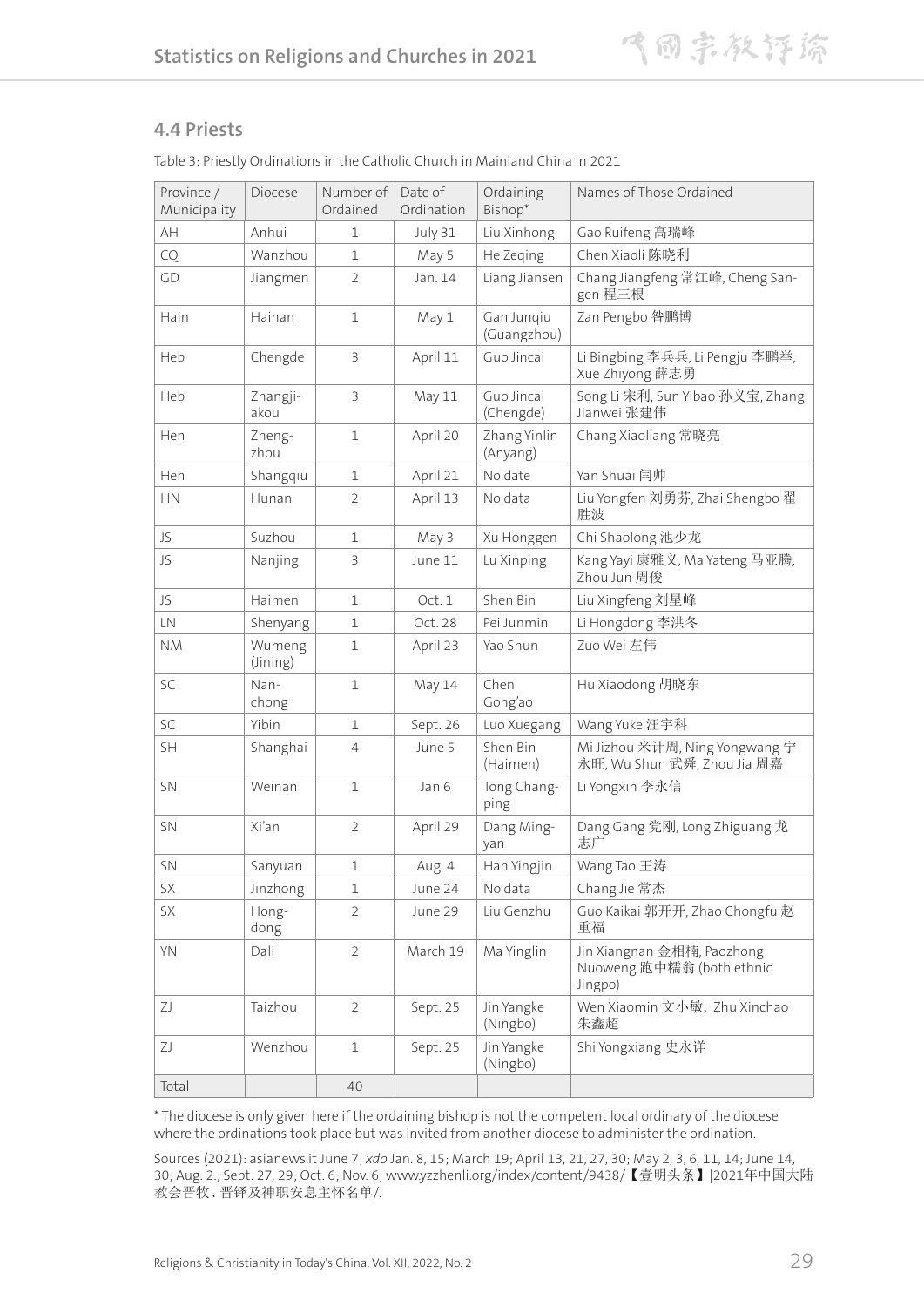## **Priestly Ordinations**

40 deacons were ordained priest in Mainland China in 2021 (see Table 3) – one more than in the previous year, but much less than in the years before that. The number is certainly incomplete; there were probably additional priestly ordinations in the underground Church. In previous years the following numbers of newly ordained priests were counted: 2020 – 39 new priests; 2019 – 48; 2018 – 75; 2017 – 97; 2016 – 61; 2015 – 59; 2014 – 78;  $2013 - 66$ ;  $2012 - 78$ .

In many dioceses in south China, part of the priestly vocations continue to come from traditional northern Chinese Catholic families. One example is the priest Liu Xingfeng, who was ordained on October 1, 2021 for the Diocese of Haimen in Jiangsu Province. He comes from a Catholic family in Fenyang Diocese in Shanxi Province. Apart from him, out of four siblings, his sisters Liu Xuemei and Liu Xueyan also followed a spiritual vocation, they belong to the diocesan Sisters' congregations of Fenyang and Yuci, both in Shanxi (*xdo* Oct. 6, 2021).

### **Deceased Priests in 2021**

For some years the Chinese Catholic media has appeared worried by the growing number of priests who die comparatively young. A list on the website *Zhenli wenhua* (*Veritas Culture*) has the names of 15 priests who died in Mainland China in 2021. On average they only lived to be 53 years old.<sup>30</sup>

## **4.5 Sisters**



Joy of the St. Joseph's Sisters of Beijing Diocese: Sister Liu Chunli (left) entered the novitiate on March 18, 2021. Photo: Sanzhi gaoyang gongzuoshi / *xdo*.

<sup>30</sup> www.yzzhenli.org/index/content/9438/【壹明头条】|2021年中国大陆教会晋牧、晋铎及神职安息主怀名单/. – The oldest of the deceased was 102 years old, the youngest only 32. However, the large generation gap among the Chinese priests has to be taken into account. Whereas of the priests of the old generation trained before 1949 or in the 1950's only a few very old ones are still alive, the priests of the "young" generation who were trained after the Cultural Revolution (1966–1976) are for the majority under the age of 60.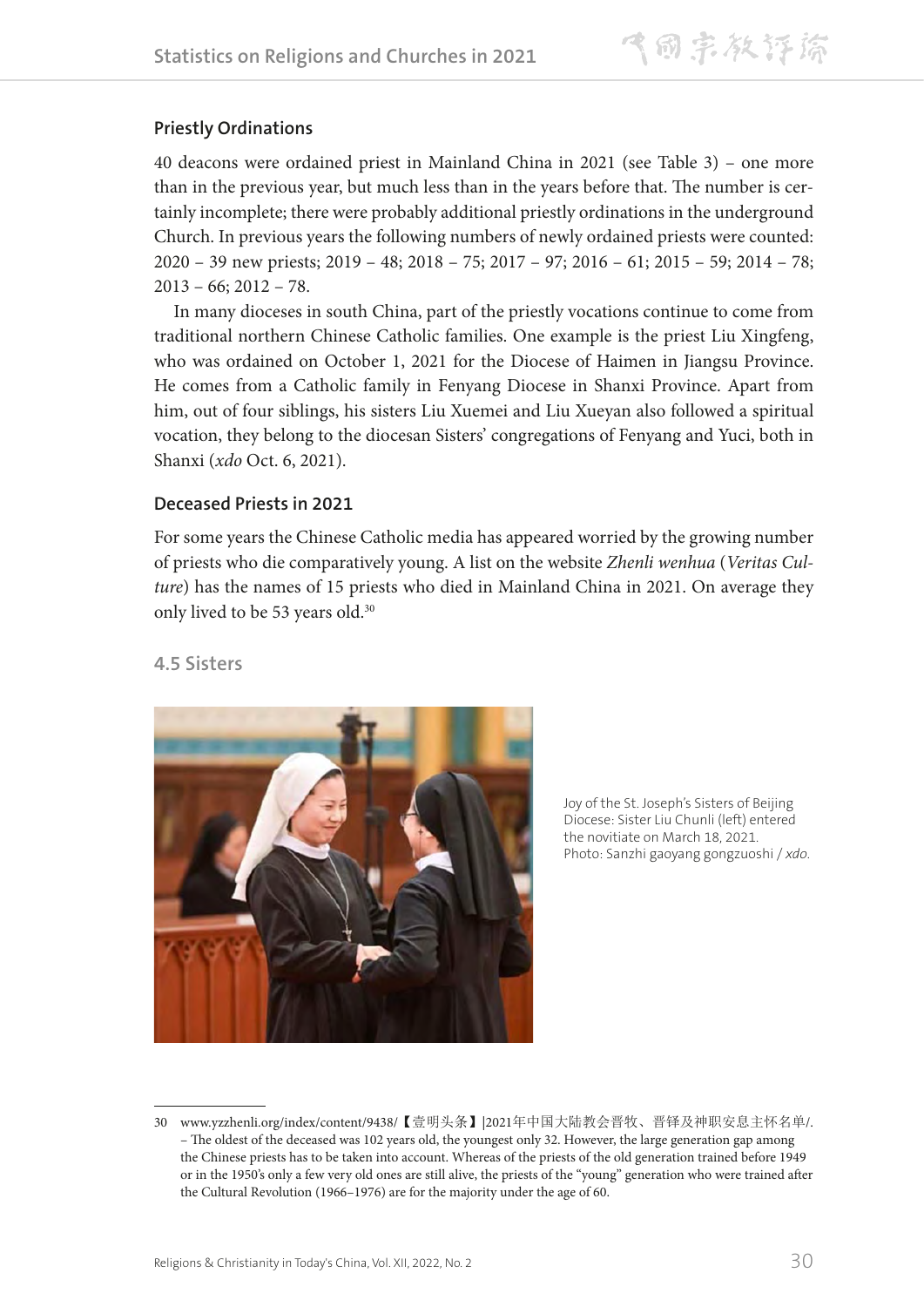Vows of religious sisters are reported far less regularly than ordinations of priests. The first, temporal or final vows given in Table 4 are, therefore, only to be regarded as examples. Sisters in the majority of diocesan women's congregations continue to play an important role in the life of China's Catholic Church. As with priestly vocations, for many years the number of women's vocations has also been diminishing strongly – as the very low numbers of novices and first professions in Table 4 show.

| Province /<br>Municipality | Diocese      | Congregation                                 | Date     | Entrance to<br>Novitiate | <b>Vows</b>             |
|----------------------------|--------------|----------------------------------------------|----------|--------------------------|-------------------------|
| B <sub>1</sub>             | Beijing      | Sisters of St. Joseph                        | March 18 |                          | several temporal        |
| 71                         | Wen-<br>zhou | Sisters of St. Therese, the<br>Little Flower | Jan. 9   |                          | $1$ first <sup>31</sup> |
| <b>SD</b>                  | Linyi        | Diocesan congregation                        | May 11   |                          | 2 temporal, 4 perpetual |
| Heb                        | Handan       | Sisters of the Holy Spirit<br>the Consoler   | Oct. 1   |                          | 6 temporal, 3 perpetual |
| $\sqrt{\zeta}$             | Haimen       | Sisters of St. Theresa of<br>the Child Jesus | Oct. 1   |                          | 16 temporal             |
| GD                         | Shantou      | Sisters of the Queen of all<br>Hearts        | Nov. 18  |                          | 2 temporal              |

Table 4: Examples of Entrance to Novitiate and Professions of Women Religious in Mainland China in 2021

Sources (2021): *xdo* Jan. 14; March 19; May 13; Oct. 1, 6; Nov. 24.

### **4.6 Survey of the Use and Reception of Different Bible Editions among Catholics in Mainland China**

In early 2014, Monica Romano, who holds a degree in Chinese Studies and a PhD in Ethnology and Ethno-Anthropology from the Sapienza University in Rome, used an online tool to survey Chinese Bible users about their Bible reading habits, ownership and preferred use of different Chinese Bible editions, their understanding of individual Bible passages and their expectations of future Bible translations. Chinese Catholics and Protestants and some non-Christians from China and other countries (especially Italy) took part in the survey. In an essay published in 2022, which will be presented here, she analysed exclusively the replies of Mainland Chinese Catholics from different dioceses in the whole of China.32

The total of 289 Catholic respondents of the survey in Mainland China comprised the following: 55% were men, 45% women. 99% of the respondents were baptised. 35% of them were priests, seminarians or religious sisters. 18% were between 18–24 years, 25% were 25–30 years, 32% were 31–40 years, 19% were 41–50 years and 5.5% were over 51 years old. 55% had a university qualification [i.e. Bachelor], another 13% a postgraduate degree. 54% of those questioned had no formal theological training, 32.5% had studied Theology, 23.5% Canon Law, 22% Church History, 19% Christian Ethics and 17% Biblical studies. 12% of the lay persons surveyed were students. The participants in the survey were recruited through local contacts and, to a lesser extent, via social media. This sur-

<sup>31</sup> According to the report, this was the first time since 2013 that first vows were taken in this congregation; *xdo* Jan. 14, 2021.

<sup>32</sup> Romano 2022, esp. p. 81, note 12.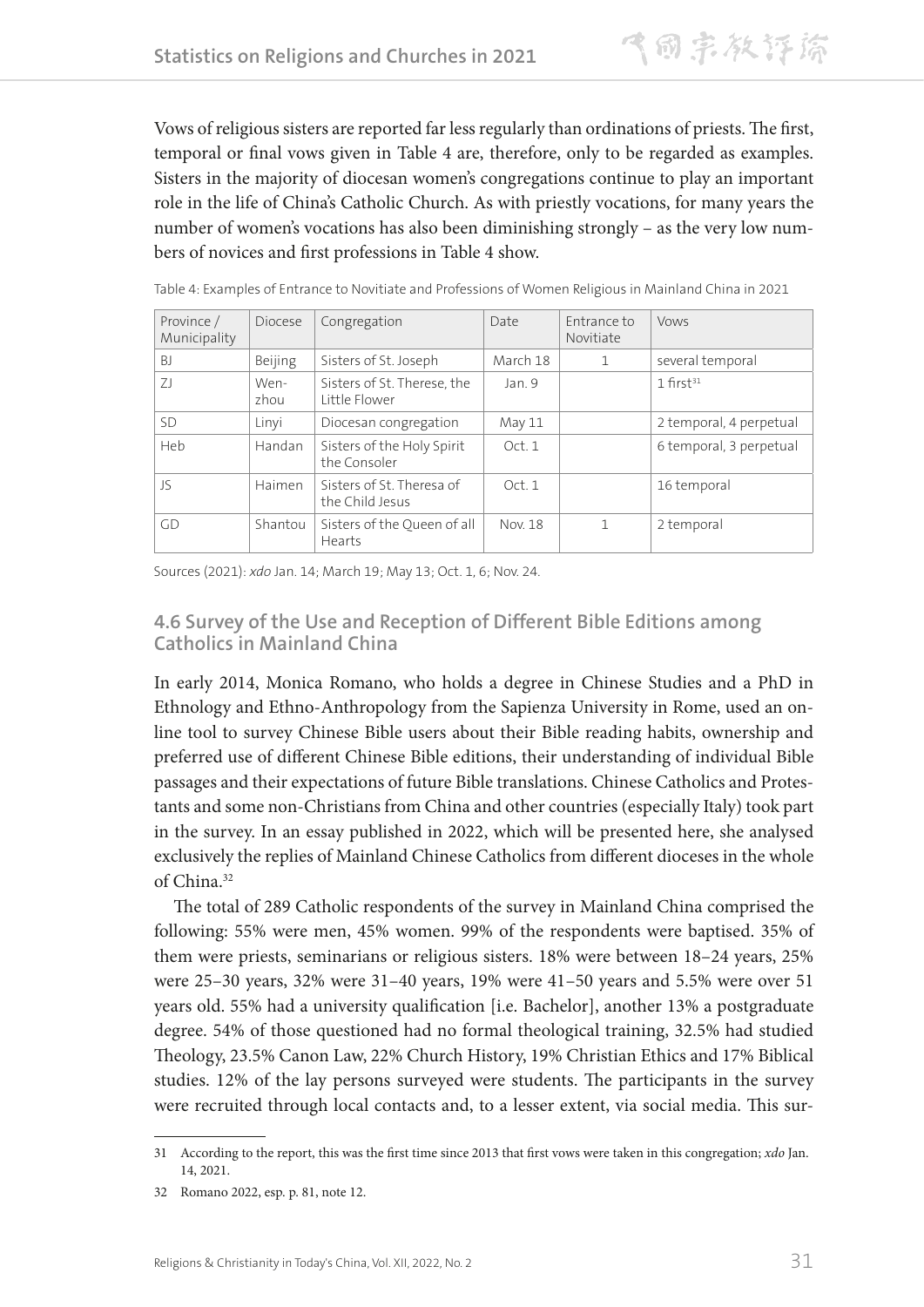vey method, said Romano, does not claim statistical relevance, but the aim was to collect feedback from a wider audience than would have been possible solely through individual interviews.<sup>33</sup>

The following Chinese Bible editions play a part in the survey:

- **Studium Biblicum Version** (*Sigao shengjing* 思高圣经): This first complete Catholic Chinese Bible was translated from the original languages by the Studium Biblicum Franciscanum in Hong Kong. It appeared in Hong Kong from 1961 in parts, and in 1968 for the first time as a single-volume edition. From 1992 it was also published in Mainland China.<sup>34</sup> The Studium Biblicum translation - as also confirmed by the survey – is still considered the standard Chinese Catholic edition of the Bible today.
- **Pastoral Bible** (*Muling shengjing* 牧灵圣经): This is a Chinese version of the Christian Community Bible, which appeared in the Philippines in 1988 as an English version of the *Biblia Latinoamericana*. It was produced by a group of Chinese translators coordinated by the Claretian Father Bernard Hurault (1924–2004), published in 1998 in Hong Kong and in 2000 printed in Mainland China. As Romano explains, through its clear and fluent language it achieved a certain popularity, although, however, it was also accused of inaccuracies and the biblical and theological formations of the translators was questioned.<sup>35</sup>
- **Sheshan** 佘山 **NT**: This refers to a translation of the New Testament made by the Shanghai Bishop Jin Luxian (1916–2013). It first appeared in 1994 with the title *Shengjing xinyue quanji* 圣经新约全集, in 2004 a revised edition appeared. As its textual basis *La Bible de Jérusalem* was used. Named after the Shanghai Seminary on Sheshan, this translation is commonly referred to as the Sheshan edition.<sup>36</sup>
- **Union Version** (*Heheben* 和合本): The Union Version is the most widely used Protestant translation of the Bible in modern Chinese. It has always been considered – as Romano puts it – "the Chinese Bible par excellence." It was produced by an inter-denominational translation team and first appeared in 1919.37
- **Today's Chinese Version**: This Protestant Bible edition was translated from the *Today's English Version* in the 1980's by the United Bible Societies. A Catholic version of the NT was also published in which only the Chinese terms for "God" and "Holy Spirit" were exchanged according to Catholic usage. Translation was made according

<sup>33</sup> Romano 2022, pp. 53-56.

<sup>34</sup> *Ibid*., pp. 52, 57. – On the Studium Biblicum Version, the Pastoral Bible and the Sheshan NT see also John Baptist Zhang Shijiang, "Die Förderung der Bibel im gegenwärtigen China und die Evangelisierung," in: *China heute* 2007, No. 6, pp. 230-236. For a comparison of the Studium Biblicum Version with the Pastoral Bible see Raissa De Gruttola, "Reading and Praying with the Studium Biblicum Version (*Sigao Shengjing*)," in: Cindy Yik-yi Chu (ed.), *The Catholic Church, The Bible, and Evangelization in China*, Singapore: Palgrave Macmillan (Christianity in Modern China) 2022, pp. 33-49.

<sup>35</sup> Romano 2022, p. 52 and pp. 80-81, note 4.

<sup>36</sup> *Ibid*., p. 52 and pp. 79-80, note 3. – In the imprint of the 1994 edition, the Sheshan Seminary appears as the translator.

<sup>37</sup> *Ibid*., pp. 83-84, note 32. – On the Union Version cf. also Shen Xuebin, "Die 'Union Version' der Bibel und die Sinisierung des Christentums," in: *China heute* 2021, No. 2, pp. 106-110.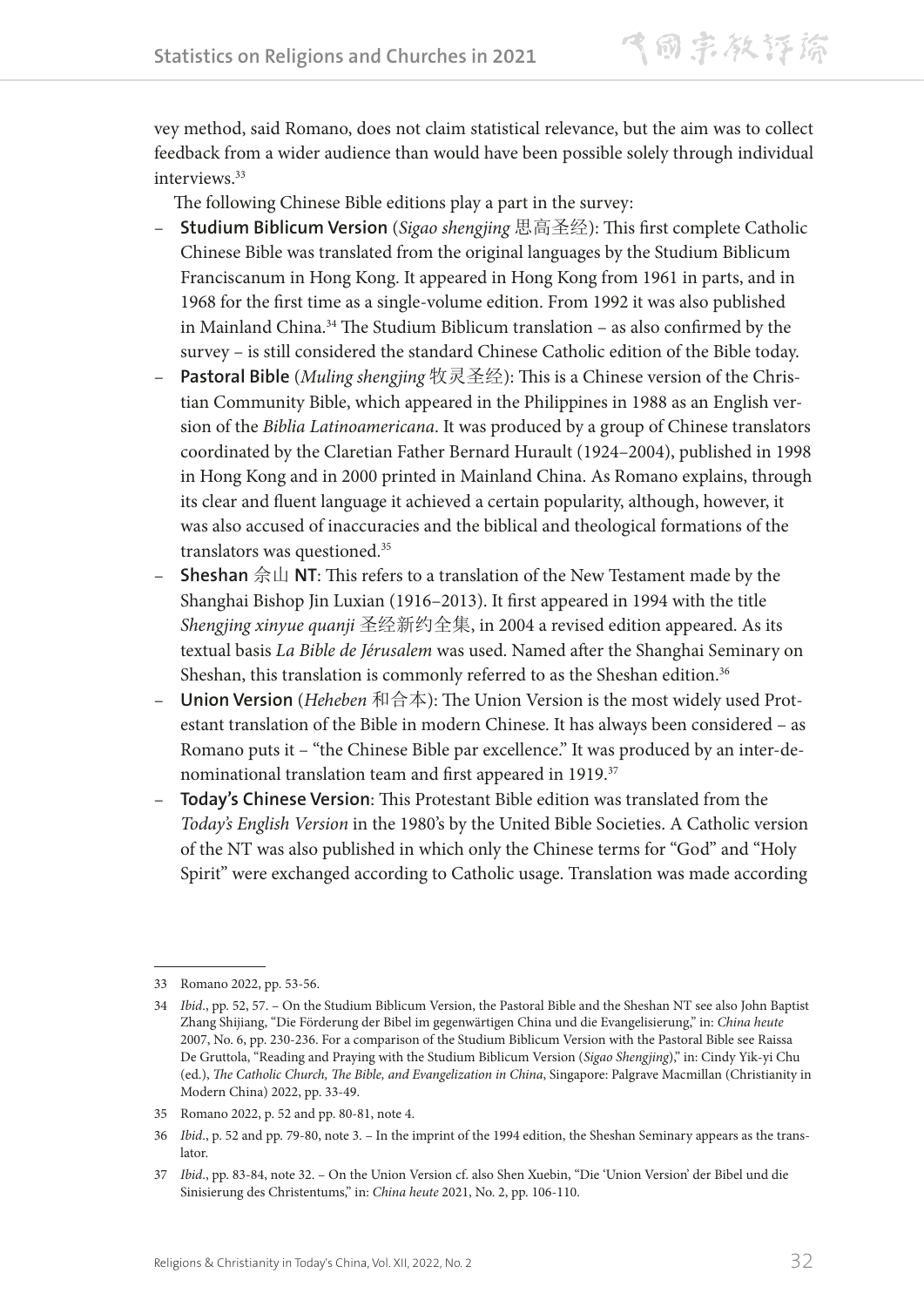to the principle of "functional equivalence" and not according to the greatest possible formal correspondence with the original text.<sup>38</sup>

#### **Survey Results**

#### *"Every week how often do you read the Bible?"*

More than 43% of respondents stated that they read the Bible every day, 21% two or three times a week, 7% only on Sundays. 21.5% stated that they did not read the Bible every week. Of the priests, seminarians and sisters questioned, 81% read the Bible daily. Younger ones read the Bible less frequently than older respondents: only 14% of the 18–24 year olds, but 60% of the 31-50 year olds read it daily.<sup>39</sup>

#### *How many Bible editions do you have?*

99% of the Catholic respondents had a Bible at home. 24% had only one Bible edition, 33.5% had two, 19% three, 10.5% four, 3% five and 10% more than five Bible editions. The proportion of those who only had one Bible edition was higher in the younger age groups. The priests, seminarians and sisters among the respondents tended to have more Bible editions: 17% of them had four and 12% five or more editions, whereas in the group of lay persons 7% had four and as many as 9% had five or more editions.40

#### *Which Bible translations do you have?*

88% of the Catholic respondents had the Studium Biblicum Version, 40% the Pastoral Bible. In third place was the Protestant Union Version with 21%. 18% had the Sheshan NT. Only 7% had the Today's Chinese Version. (See Chart 1 on the following page).

The data confirm that the Studium Biblicum Version remains the most widespread Catholic Bible translation. However, the proportion of respondents who had this edition increased with age, it was lowest among the 18–24 year olds with 81% and highest among the 41–50 year olds with 96%. A similar tendency appeared with the Pastoral Bible. The proportion of those who had the Union Version was highest in the age group of the 31–40 year olds at 28%. 98% in the groups of priests, seminarians and sisters had the Studium Biblicum Version in contrast to 83% in the group of the laity.<sup>41</sup>

#### *Which Bible translations do you generally use?*

Here multiple answers were possible.

The great majority of the respondents, namely 85%, responded that they generally used the Studium Biblicum Version. However, this proportion was somewhat lower than the proportion of those who possessed that edition (88%). 15% of respondents also generally

<sup>38</sup> Romano 2022, pp. 84-85, note 33.

<sup>39</sup> *Ibid*, pp. 58-59. – As for the lower reading frequency of 18-24 year olds compared to the older ones, this could also be due to the fact that the group of priests and women religious among the respondents who frequently read the Bible is more likely to belong to the middle age groups. According to Canon Law, the minimum age for ordination to the priesthood is 25. However, Romano does not give any information on how lay people on the one hand and priests, sisters and seminarians on the other hand are distributed among the age groups.

<sup>40</sup> *Ibid*., pp. 60-63.

<sup>41</sup> *Ibid*., pp. 64-66.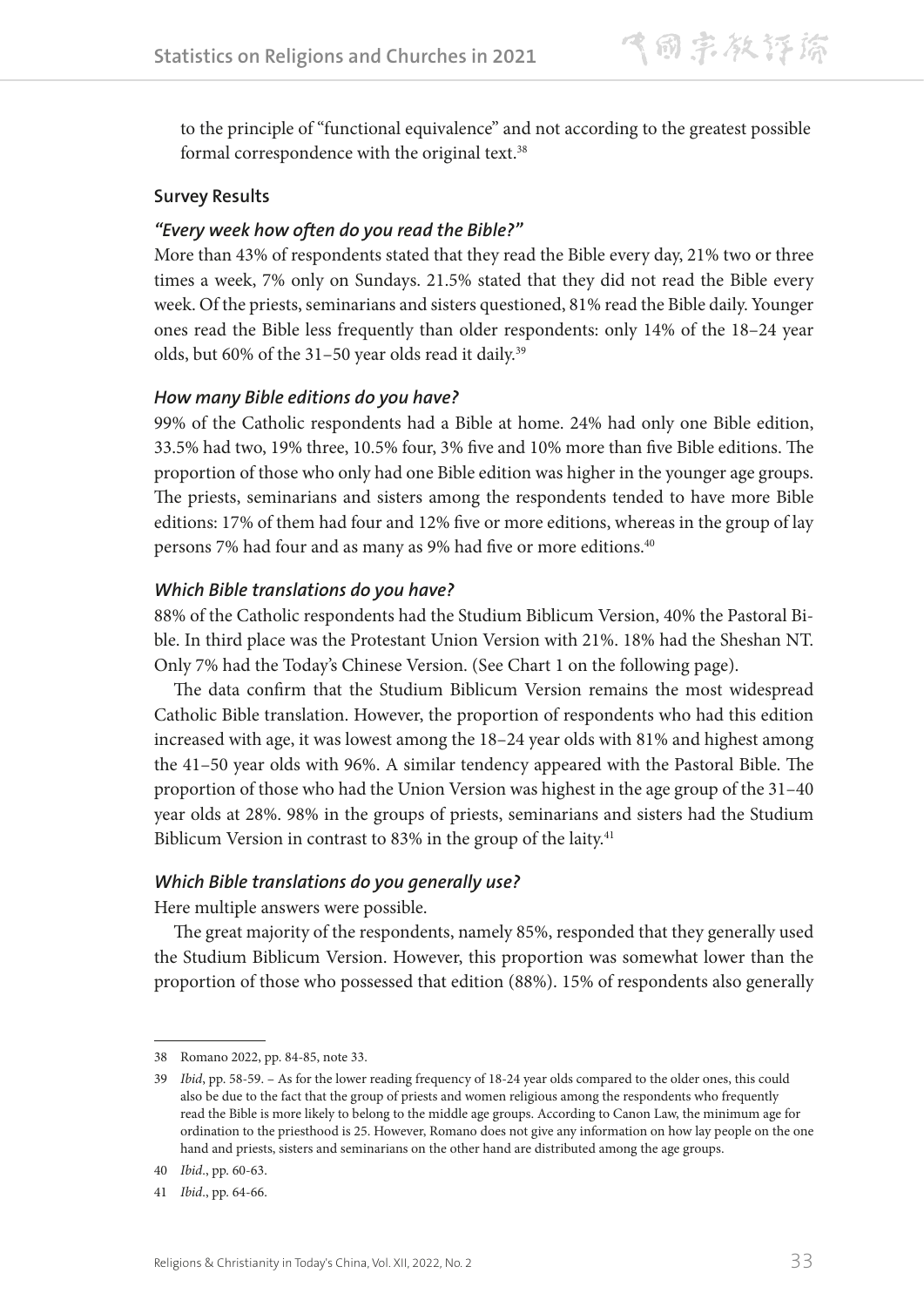

Chart 1: Which Bible translations do you have?



Source: Romano 2022, p. 71, Fig. 4.17.

used the Pastoral Bible. The Sheshan NT, the Union version and Today's Chinese Version were each used by 6%.

In terms of general Bible use, there was also a tendency for the Studium Biblicum edition to be used more in the older age groups than by the younger ones. 95% of priests, seminarians and sisters generally used this version, compared to 79% of the laity.<sup>42</sup>

#### *Which Bible translation do you use most?*

Only one answer was possible here. 83% of respondents named the Studium Biblicum Version.<sup>43</sup>

## *Which Bible translations are mostly used for Mass and Church/group activities?*

Here again the Studium Biblicum Version came in first place by far. In group activities (such as training courses, retreats or Bible classes) the Pastoral Bible had 15%. The Protestant Union Version was used neither for the Mass nor for Church group activities.<sup>44</sup>

## *What is the best Bible translation from the pastoral point of view?*

77% named here the Studium Biblicum Version, 8.5% the Pastoral Bible, another 3.5% the Union Version and also 3.5% the Sheshan NT. A further 3.5% were apparently of the

<sup>42</sup> Romano 2022, pp. 67-69, esp. p. 67, Fig. 4.11, and p. 68, Fig. 4.13.

<sup>43</sup> *Ibid*., p. 69.

<sup>44</sup> *Ibid*., p. 70.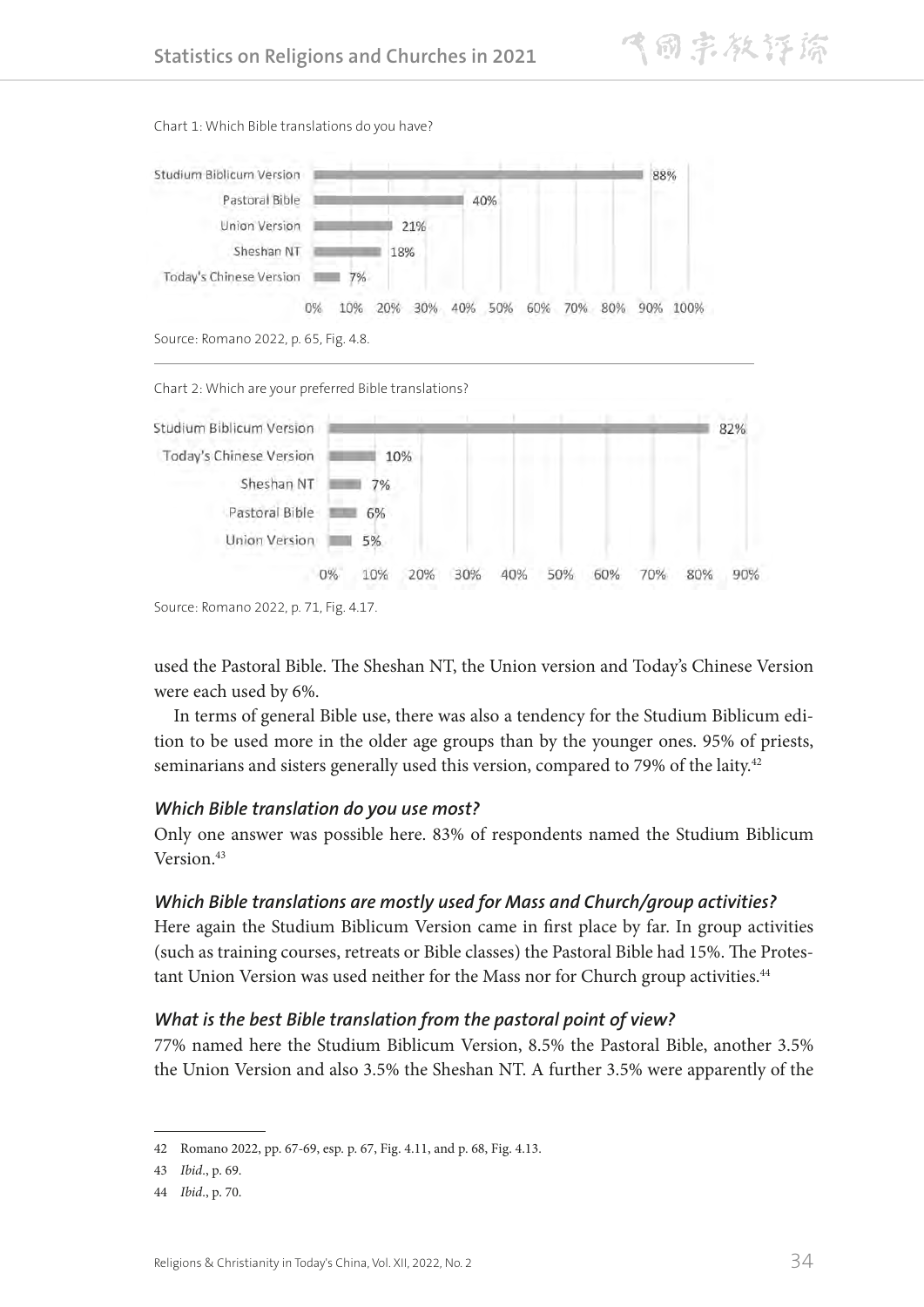opinion that from a pastoral point of view none of the existing Bible translations deserved to be rated "the best."<sup>45</sup>

#### *Which are your preferred Bible translations?*

Up to three names were permitted. The distribution of the responses is found in Chart 2.

Here again the Studium Biblicum edition came out top with 82%, far above the other editions. [An astonishing second place with 10% goes to Today's Chinese Version – which only 7% of the survey participants own. The Pastoral Bible, at 6%, ranks even behind the Sheshan NT at 7%].

The difference in preference among priests, seminarians and sisters compared to the laity was relatively large: whereas 95% of the first-mentioned preferred the Studium Biblicum Version, it was preferred by only 75% of the lay persons. On the other hand, the preference for the Pastoral Bible was slightly higher among the laity and significantly higher for the Today's Chinese version than among the priests, seminarians and sisters.<sup>46</sup>

Some of the survey participants gave reasons for preferring the Studium Biblicum Version. The majority considered this translation to be more authoritative, more accurate and reliable, because it is based on the original texts. Other persons stated that they were more familiar with this version because it is commonly used in their Church community and contains the proper names of persons and places that are customary there. Some value the detailed commentary or the style of the language.<sup>47</sup>

#### *Is the Bible difficult to understand?*

10% of respondents find the Bible difficult to understand, for 3% it is very difficult and for 48% somewhat difficult.<sup>48</sup>

#### *Preferred translations of Jn 1:14 and Lk 4:18*

Monica Romano also presented the survey participants with different translations of individual Bible passages and asked for their preferences. This part of her study is particularly engaging because it illustrates problems and fundamental choices in translating the Bible into Chinese.

#### *"And the Word became flesh" (Jn 1:14)*

Here 71% of the respondents preferred the translation of the Studium Biblicum Version, "shengyan chengle xuerou" 圣言成了血肉. Here especially the translation of *logos* (word) is debatable, which in the Catholic context is usually translated with *shengyan* ("holy word"), but in Protestant Bible translations is consistently translated with the term *dao* 道 – a central concept of Chinese philosophy and culture like *logos* in the Greek context. Some of the respondents stated that *shengyan* is the better translation, because *dao* is ambiguous and could be associated with Daoism. There were, however, participants in the

<sup>45</sup> Romano 2022, p. 78, Fig. 4.25.

<sup>46</sup> *Ibid.*, p. 72, Fig. 4.19.

<sup>47</sup> *Ibid.*, p. 72.

<sup>48</sup> *Ibid.*, p. 74, Fig. 4.22.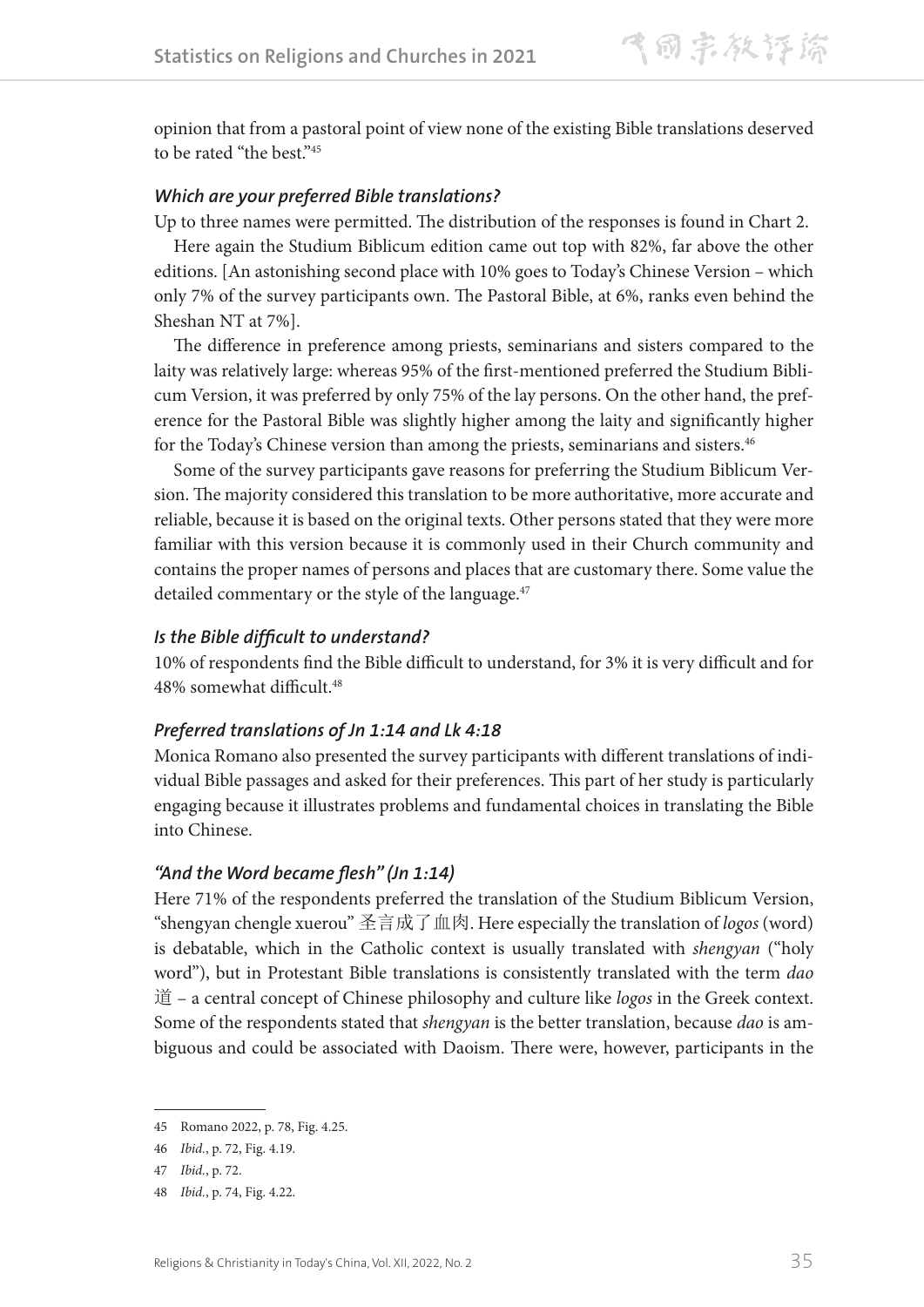survey who advocated *dao*, because that term connected the translation more closely to the Chinese cultural tradition.

Another difficulty is the translation of the term "flesh." The Studium Biblicum Version translates *xuerou* (literally "blood and flesh"). Other Bible translations, such as the Pastoral Bible and Today's Chinese Version, avoid the literal translation and instead use *ren*  人 (human being), thus more freely translating "And the Word became a human being." 77.5% of the priests, seminarians and sisters asked and 67% of the lay persons stated that they preferred the *xuerou* translation.<sup>49</sup>

### *"The Spirit of the Lord is on me, because he has anointed me" (Lk 4:18)*

In this passage the difficulty in translating – as Romano explains – lies in the term "anointed," which is difficult to understand without some knowledge of the Jewish cultural background. Almost 40% of the respondents expressed a preference for the translation of the Studium Biblicum Version, "yinwei ta gei wo fule you" 因为他给我傅了 油, which translates "anoint" literally with "to put on oil" (*fu*<sup>50</sup> *you*). A further 20% of the respondents (25% of the priests, seminarians and sisters, as well as 18% of the laity) opted for the translation of the Sheshan NT: "yinwei ta gei wo fule you" 因为他给我敷了油, that translates "anoint" similarly literally but with a different character (*fu you* 敷油, literally "apply ointment"). Almost one third, however, preferred the more free translation of the Today's Chinese Version, which translates as "yinwei ta jianxuanle wo" 因为他拣选了  $\mathcal{R}$  (literally "because he has chosen me"); in the group of lay persons this preference was at 42% clearly higher than in the group of the priests, sisters and seminarians with 13%.<sup>51</sup>

## **What should be done [in the future] to provide Chinese Catholics with the best [pos***sible***]** *Bible translation?*

This final question was about expectations for the future of Chinese Bible translation and whether the survey participants thought a new translation of the Bible was necessary.

#### **Responses of the Laity**

42% of the lay persons asked were in favour of continuing to use the same translation. 37.5% were in favour of making a new translation and 7% were in favour of changing the translation being used. 10% replied with "Don't know," 3.5% "Other." More women (41.5%) than men (34%) were in favour of a new translation. Differentiated by age groups, the wish for a new translation was surprisingly highest in the group of  $41-50$  year olds.<sup>52</sup>

#### **Responses of the Priests, Seminarians and Sisters**

This group was given an additional response option to choose from, namely to "revise an existing Bible translation." 37% of this group chose the option to revise an existing translation, 34% were for continuing to use the same translation and 16.5% were for making a new translation. 11% replied with "Don't know," and only 1% voted for changing the

<sup>49</sup> Romano 2022, pp. 74-75.

<sup>50</sup> Romano reads the character *fu* 傅 erroneously as *chuan* 傳 and so arrives at the translation "to spread oil."

<sup>51</sup> Romano 2022, pp. 75-76.

<sup>52</sup> *Ibid*., pp. 76-77.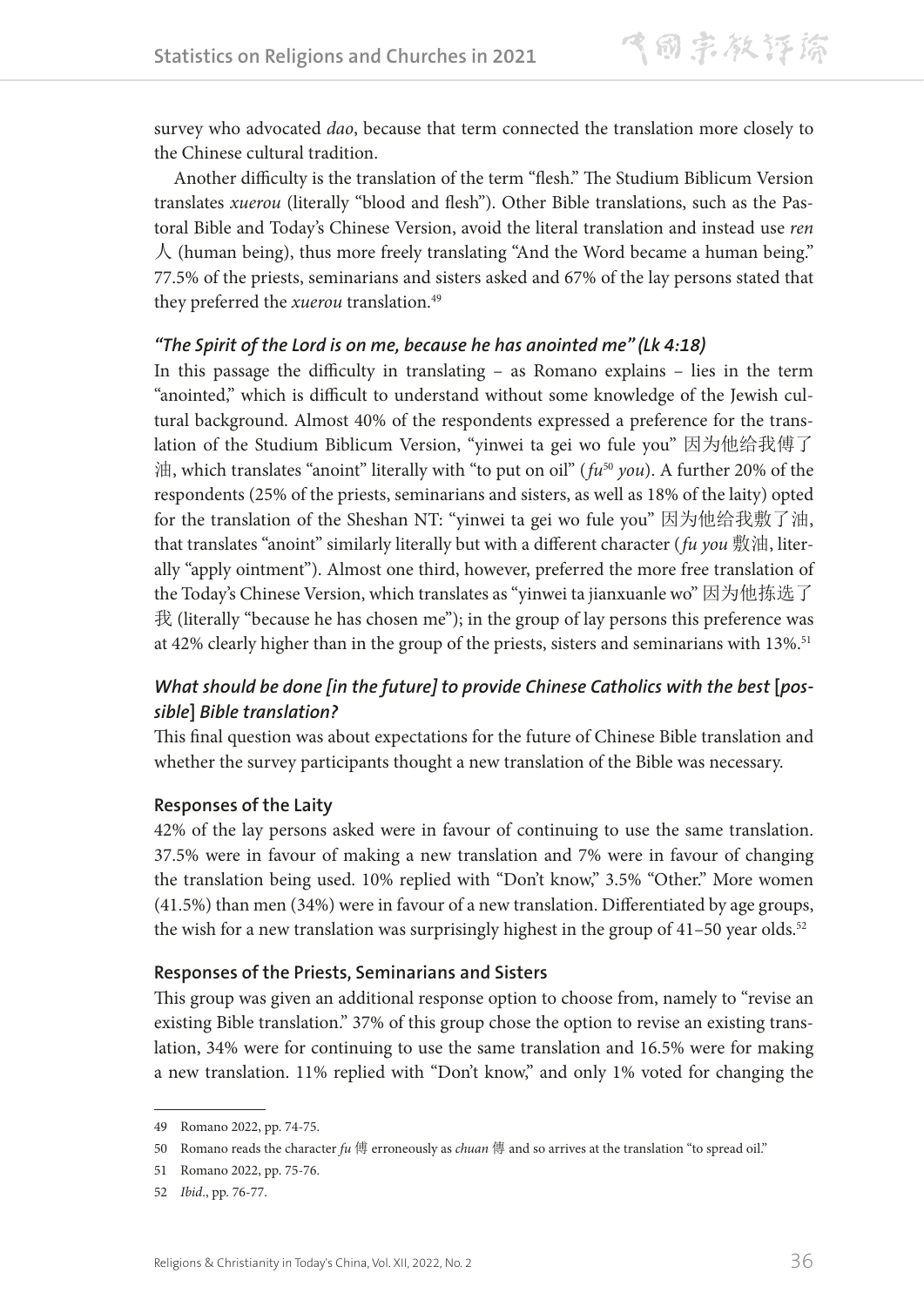translation being used. Among the religious women the number of those who voted for a new translation (35%) was clearly higher than among the priests and seminarians (7.5%). Almost all – namely 97% – of those who were in favour of a Bible revision indicated that the Studium Biblicum Version should be taken as the basis.<sup>53</sup>

Monica Romano comes to the conclusion that the Studium Biblicum Version, even 50 years after its publication and 30 years since its introduction in Mainland China, continues to be the most widespread and most commonly used Bible translation among Chinese Catholics on the Mainland. It is considered authoritative, reliable and elegant. Nevertheless, according to Romano, more than one-third of the Catholic respondents expressed the wish for a new Bible translation or a revision based on the Studium Biblicum Version.54

## **5. Religions in Singapore: Results of the 2020 Census**

Every ten years a census is taken in Singapore. In June 2021 the Singapore Department of Statistics published a brochure with the results of the 2020 census regarding demographic characteristics, education, language and religion (Department of Statistics Singapore 2021a). Since in 2020, according to the census, 74.3% of the 4,0442 million Singaporeans – that is, over 3 million persons – were ethnic Chinese, the data is of interest for our statistical update on Chinese religiosity. For the census, the basic population count and characteristics were compiled from administrative records. Further, more detailed information – including on religion – was obtained from the survey of a sample of 150,000 households.<sup>55</sup>

As shown in Table 5, Buddhists form the largest religious group, followed by those with no religion, Christians of all confessions and Muslims. The fifth largest group are the Daoists / adherents of Chinese folk religious traditions. Hindus and Sikhs play a smaller role.

| Religion            | Number of Persons |           |  |
|---------------------|-------------------|-----------|--|
| No Religion         |                   | 692,528   |  |
| <b>Buddhism</b>     |                   | 1,074,159 |  |
| Daoism <sup>*</sup> |                   | 303,960   |  |
| Islam               |                   | 539,251   |  |
| Hinduism            |                   | 172,963   |  |
| Sikhism             |                   | 12,051    |  |
| Christianity        | Catholics         | 242,681   |  |
|                     | Other Christians  | 411,674   |  |
| Other Religions     |                   | 9,827     |  |
| Total               |                   | 3,459,093 |  |

Table 5: Singapore's Resident Population Aged 15 Years and Over by Religion

\*"Daoism" includes Chinese traditional beliefs.

Table compiled from data in Department of Statistics Singapore 2021a, p. 198, Table 51.

<sup>53</sup> Romano 2022, pp. 77-78.

<sup>54</sup> *Ibid*., p. 79.

<sup>55</sup> Department of Statistics Singapore 2021a, p. i. A note in the publication states that figures in the statistical tables may not add up to the totals due to rounding; *ibid*., p. vi.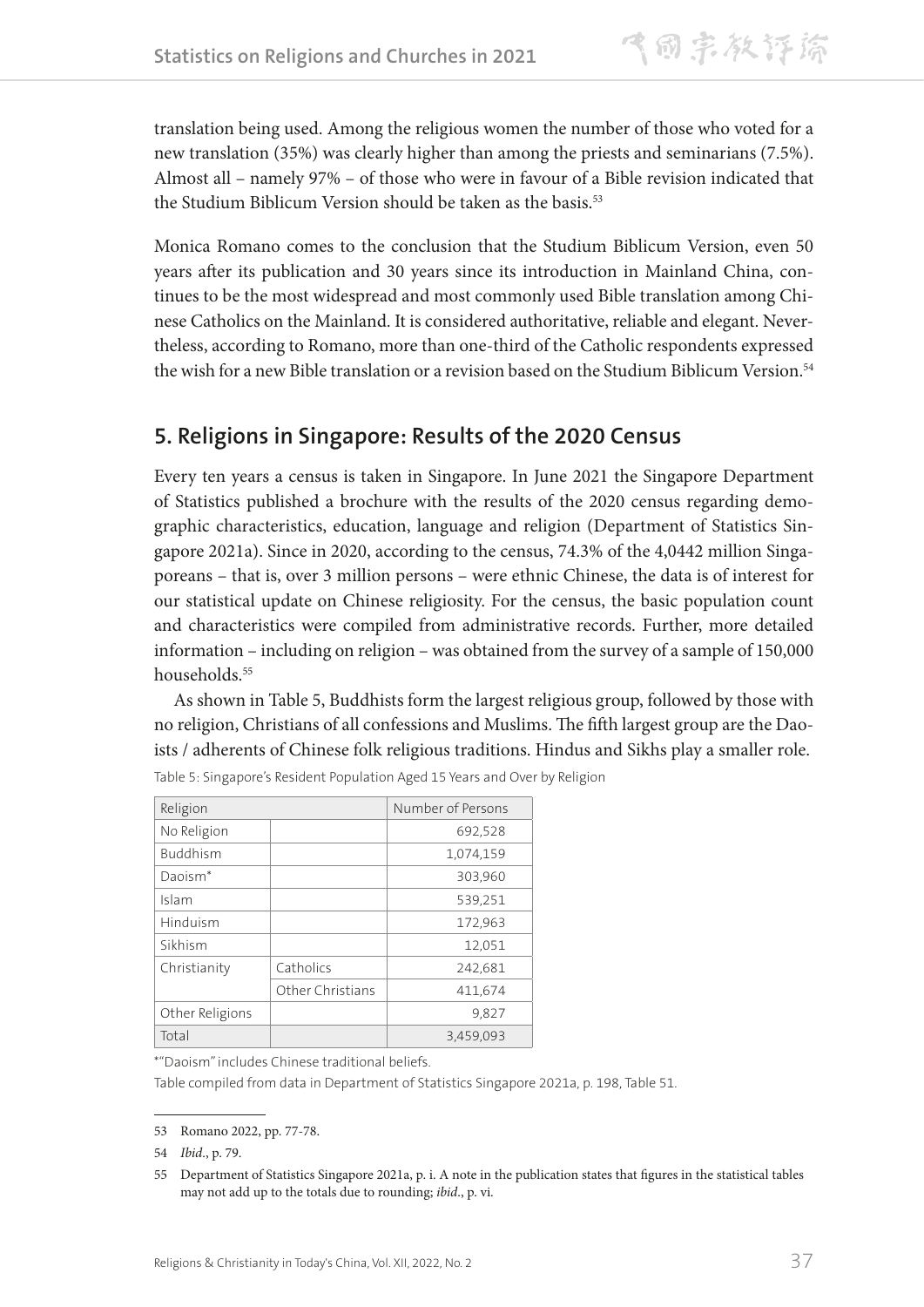The breakdown of religious affiliation by ethnic group is interesting – see Table 6. It shows that Buddhists and Daoists are almost exclusively found among the ethnic Chinese and that also a large majority of the Christians belong to this ethnic group.

| Religion             | Total     | Chinese   | Malays  | Indians | Others  |
|----------------------|-----------|-----------|---------|---------|---------|
| Total                | 3,459,093 | 2,606,881 | 447,747 | 299,056 | 105,410 |
| No Religion          | 692,528   | 669,097   | 1,640   | 6,443   | 15,347  |
| Buddhism             | 1,074,159 | 1,052,114 | 447     | 2,031   | 19,566  |
| Daoism <sup>*</sup>  | 303,960   | 303,095   | 133     | 63      | 669     |
| Islam                | 539,251   | 11,953    | 442,368 | 69,964  | 14,966  |
| Hinduism             | 172,963   | 458       | 223     | 171,326 | 956     |
| Sikhism              | 12,051    | 11        | 80      | 10,265  | 1,695   |
| Christianity         | 654,355   | 562,861   | 2,743   | 37,605  | 51,146  |
| $-$ Catholics        | 242,681   | 184,158   | 1,097   | 21,853  | 35,573  |
| $-$ Other Christians | 411,674   | 378,703   | 1,646   | 15,752  | 15,573  |
| Other Religions      | 9,827     | 7,292     | 113     | 1,357   | 1,065   |

Table 6: Singapore's Resident Population aged 15 Years and Over by Religion and Ethnic Group

\*"Daoism" includes Chinese traditional beliefs.

Table compiled from data in Department of Statistics Singapore 2021a, p. 200, Table 52.

In its evaluation, the Singapore Department of Statistics also shows developments in the religiosity of the Singaporean population since the last census in 2010. It indicates that between 2010 and 2020, the proportion of those who reported no religious affiliation increased.56 A look at Table 7 shows, however, that the increase of those with no religion occurred mainly at the expense of Buddhists and Daoists / Chinese folk religious traditions, whereas the proportion of Christians and Muslims actually increased a little.

|                                   | 2010 | 2020 |
|-----------------------------------|------|------|
| Population aged 15 years and over | 100  | 100  |
| <b>Buddhism</b>                   | 33.3 | 33.1 |
| Daoism <sup>*</sup>               | 10.9 | 8.8  |
| Christianity                      | 18.3 | 18.9 |
| Islam                             | 14.7 | 15.6 |
| Hinduism                          | 5.1  | 5.0  |
| Other Religions                   | 0.7  | 0.6  |
| No Religion                       | 17.0 | 20.0 |

Table 7: Singapore's Resident Population Aged 15 Years and Over by Religion in 2010 and 2020 (%)

\*"Daoism" includes Chinese traditional beliefs.

Table compiled from data in Department of Statistics Singapore 2021a., p. x.

This development becomes even clearer if we only look at the ethnic Chinese Singaporeans (Chart 3):

<sup>56</sup> Cf. Department of Statistics Singapore 2021b.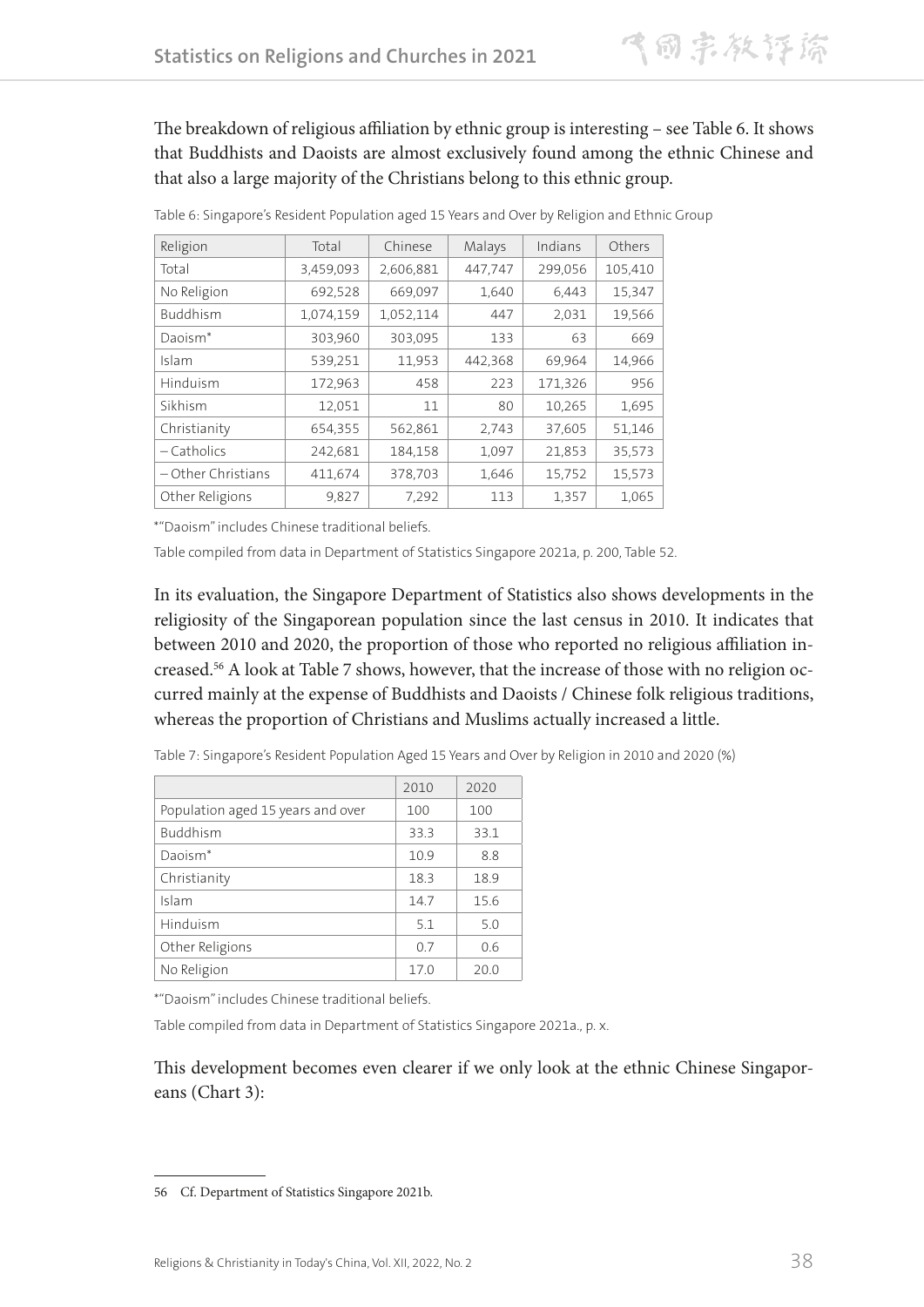

Chart 3: Singapore's Ethnic Chinese Resident Population Aged 15 Years and Over by Religion in 2010 and 2020 (%)

飞同宗教评游



Chart 3 shows that among Singapore's ethnic Chinese population, the proportion of adherents to Buddhism and Daoism / Chinese folk religious traditions – traditionally the most widespread religious faiths in China – has decreased by even more percentage points over the past ten years than in the population as a whole. In contrast, the proportion of Christians and Muslims increased slightly. It is perhaps interesting to note in this context that during the same period, the use of the Chinese language among Singaporeans also declined: According to data from the Department of Statistics, among ethnic Chinese Singaporeans, the proportion speaking Mandarin Chinese at home fell from 47.7% (2010) to 40.2% (2020), and those speaking a Chinese dialect at home fell from 19.2% (2010) to 11.8% (2020), while at the same time the proportion speaking English at home rose from 32.6% (2010) to 47.6% (2020).57

If one compares the results on the religious affiliation of ethnic Chinese according to the Singapore census with estimates on the religious affiliation of the population in Mainland China, it is striking that the proportion of those who profess a religion is disproportionately higher in Singapore than in Mainland China: While around three quarters of all ethnic Chinese Singaporeans indicated a religious affiliation, there are, according to official government figures (State Council 2018), only "nearly 200 million" religious adherents in Mainland China out of a total population of 1.4 billion. The proportion of Buddhists, Daoists and Christians in the ethnic Chinese population of Singapore is significantly higher than, according to available estimates, in the population of Mainland China. For instance, the CSLS cited above arrives at 18% Buddhists in the Mainland Chinese population over 16 years of age – compared to 40.4% in Singapore's Chinese ethnic population according to the 2020 census. 21.6% Christians in Singapore's population of Chinese descent far exceeds even the most optimistic estimates for the number of Christians in Mainland

<sup>57</sup> Cf. Department of Statistics Singapore 2021a, p. x.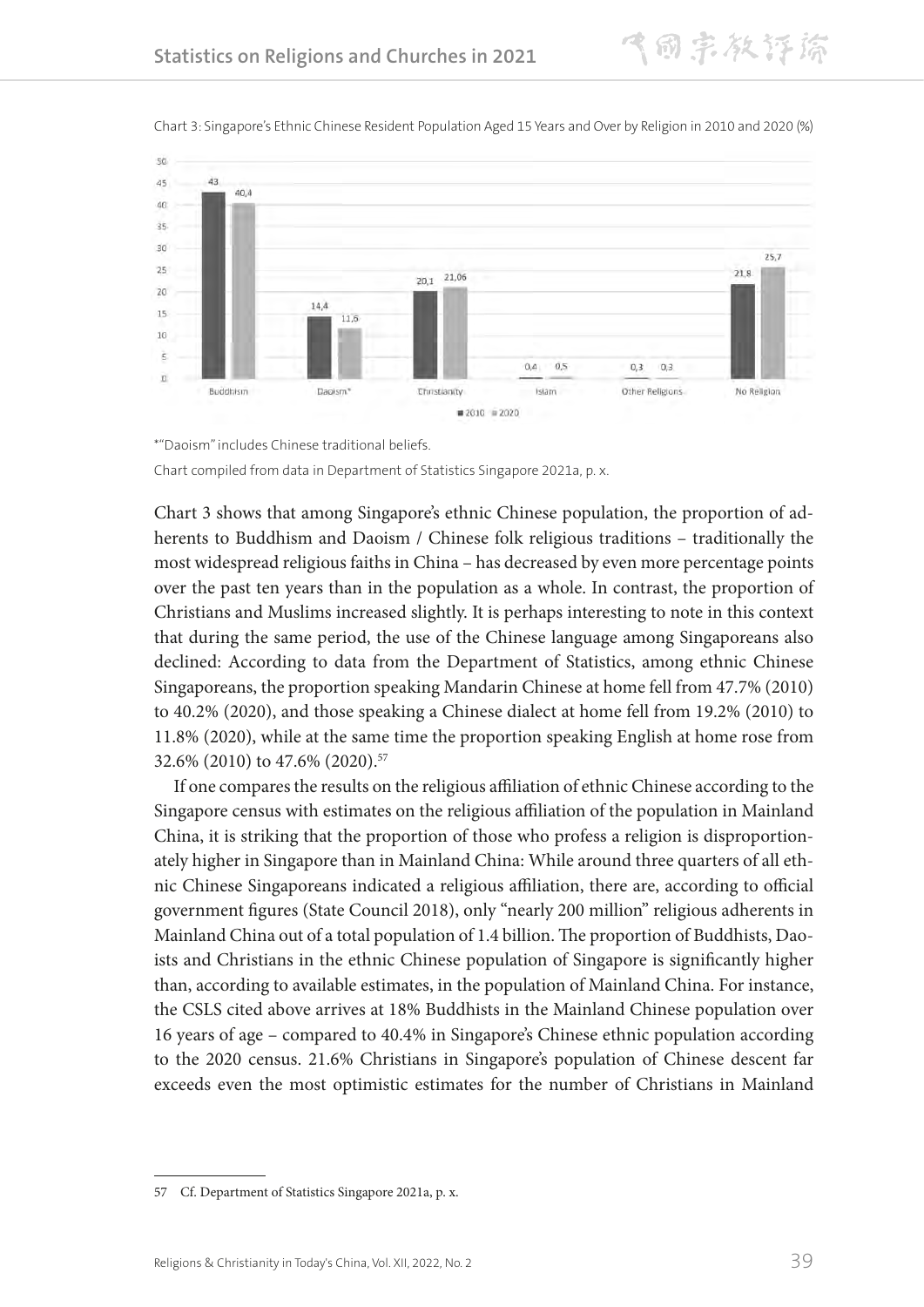China.58 Even though the data come from very different sources and are only comparable to a limited extent, a much stronger role of religion in the social life of Singapore's ethnic Chinese can clearly be seen in comparison to Mainland China.

## **6. Sources and Abbreviations**

- CFPS [China Family Panel Studies, *Zhongguo jiating zhuizong diaocha* 中国家庭追踪调 查]: see Lu Yunfeng – Wu Yue – Zhang Chunni 2019.
- CSLS [Chinese Spiritual Life Survey]: Yang Fenggang with Hu Anning Jiang Fan R.J. Leamaster – Lu Jun – Tang Zhenyu (Center on Religion and Chinese Society, Purdue University), "Quantifying Religions in China," 5-page manuscript of a presentation at the Seventh Annual Conference for the Social Scientific Study of Religion in China, Beijing, July 26–27, 2010.
- Department of Statistics Singapore 2021a, *Census of Population 2020. Statistical Release 1*: *Demographic Characteristics, Education, Language and Religion*, June 2021, www. singstat.gov.sg/-/media/files/publications/cop2020/sr1/cop2020sr1.pdf (accessed March 15, 2022).
- Department of Statistics Singapore 2021b, "Census of Population 2020: Religion" [Infographic], www.singstat.gov.sg/-/media/files/visualising\_data/infographics/c2020/ c2020-religion.pdf (accessed March 15, 2022).
- Gao Feng 2018, "Shuzi jianzheng endian manman" 数字见证恩典满满 (Numbers Witness to Grace in Abundance) [Summary of data from the work report of the Protestant governing bodies presented by Pastor Gao Feng, Chairman of the Chinese Christian Council, at the 10th National Assembly of Chinese Protestantism in November 2018], online at www.ccctspm.org/specialinfo/340 (last accessed March 25, 2022).
- HSSC: Holy Spirit Study Centre (Shengshen yanjiu zhongxin 聖神研究中心, Hong Kong).
- HSSC 2021: "Year 2020: Statistics of the Catholic Church in China," in: *Tripod / Ding* 鼎, Spring 2021, No. 198, pp. 273 and 293.
- Lai Chi Tim 2017, "Contemporary Daoism in Mainland China Today: Daoist Temples, Daoist Priests and the Daoist Association of China," in: 종교와 문화, vol. 33, pp. 73-106, online at https://s-space.snu.ac.kr/bitstream/10371/162679/1/4.%20Lai%20 Chi%20Tim.pdf (accessed March 9, 2022).
- Liu Xiaochun 刘晓春 2014, "Jiyu renkou diaocha de Zhongguo musilin renkou tezheng fenxi" 基于人口调查的中国穆斯林人口特征分析 (Traits of the Muslims of China Based on Census Data Analysis), in: *Huizu yanjiu* 回族研究 (Journal of Hui Muslim Minority Studies) 2014, No. 1, pp. 70-76.
- Lu Yunfeng 卢云峰 Wu Yue 吴越 Zhang Chunni 张春泥 2019, "Zhongguo daodi you duoshao jidutu? Jiyu Zhongguo jiating zhuizong diaocha de guji" 中国到底有 多少基督徒? – 基于中国家庭追踪调查的估计 (How Many Protestants Are There

<sup>58</sup> Even Yang Fenggang's extremely optimistic estimate mentioned above "only" arrives at 116 million Protestant Christians in Mainland China – which is well below 10% of the population.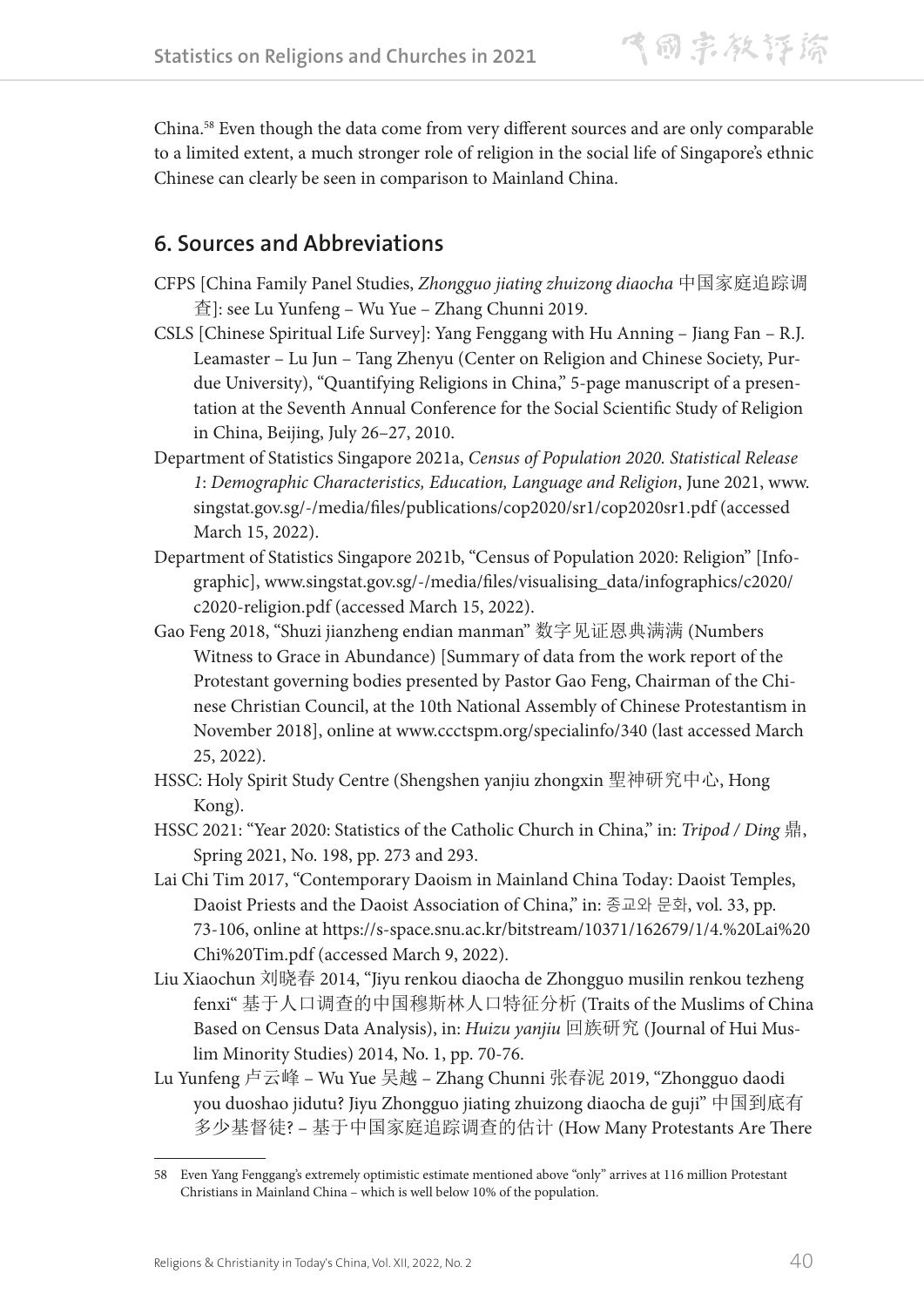in China: An Estimate Based on China Family Panel Studies), in: *Kaifang shidai* 开 放时代 (*Open Times*) 2019, No. 1, pp. 165-178, online at www.shehui.pku.edu.cn/ upload/editor/file/20190402/20190402083311\_1875.pdf (accessed March 15, 2020).

- Ma–PA-BiCo 2016 [Ma Yinglin, Vice President of the Chinese Catholic Patriotic Association (PA) and President of the Chinese Catholic Bishops' Conference (BiCo)]: "Zhongguo tianzujiao dijiuci quanguo daibiao huiyi – gongzuo baogao" 中国天主 教第九次全国代表会议 – 工作报告 (9th National Assembly of Representatives of the Chinese Catholic Church – Work Report), Dec. 27, 2016, www.chinacatholic. cn/html/report/17020718-1.htm (last accessed March 25, 2022).
- NRAA: National Religious Affairs Administration (Guojia zongjiao shiwuju 国家宗教事 务局).
- NRAA 2017: Three reports on "religious work" since the 18th Party Congress published in: *Zhongguo zongjiao* 中国宗教 (China Religion) 2017, No. 10, here in particular: Guojia zongjiao shiwuju yi si 国家宗教事物局一司 (NRAA, 1st Department), "Yifa guifan guanli, qianghua yindao fuwu. Dang de bashi da yilai fojiao daojiao gongzuo huigu" 依法规范管理, 强化引导服务. 党的八十大以来佛教道教工作 回顾 (Standardize the Administration according to the Law, Strengthen Instruction and Services. Review of Work on Buddhism and Daoism since the 18th Party Congress), pp. 11-13.
- NRAA database 2022: Database "Zongjiao huodong changsuo jiben xinxi" 宗教活动 场所基本信息 (Basic Data on Sites for Religious Activities), www.sara.gov.cn/ zjhdcsjbxx/index.jhtml, data retrieved on March 8, 2022.
- Romano, Monica 2022, "The Use and Reception of the Studium Biblicum Version (*Sigao Shengjing*) by Catholic Communities in China," in: Cindy Yik-yi Chu (ed.), *The Catholic Church, The Bible, and Evangelization in China*, (Christianity in Modern China) Singapore: Palgrave Macmillan 2022, pp. 51-85.
- *Sichuan Zangchuan fojiao huofo minglu* 四川藏传佛教活佛名录 (List of Tibetan Buddhism Rinpoche in Sichuan [database]), www.sctyzx.gov.cn/sczcfjhfml, last accessed March 9, 2022.
- State Council 2018: Information Office of the State Council of the People's Republic of China, White Paper "China's Policies and Practices on Protecting Freedom of Religious Belief," English version at www.china.org.cn/government/whitepaper/ node\_8004087.htm (last accessed March 15, 2021).
- Wenzel-Teuber, Katharina 2012, "People's Republic of China: Religions and Churches. Statistical Overview 2011," translated by David Streit, in: *RCTC* 2012, No. 3, pp. 29-54.
- 2013, "2012 Statistical Update on Religions and Churches in the People's Republic of China and in Taiwan," translated by David Streit, in: *RCTC* 2013, No. 3, pp. 18-43.
- 2016, "2015 Statistical Update on Religions and Churches in the People's Republic of China," translated by Jacqueline Mulberghe, in: *RCTC* 2016, No. 2, pp. 20-43.
- 2019a, "Statistics on Religions and Churches in the People's Republic of China Update for the Year 2018. Part 1: Catholic Church," translated by Jacqueline Mulberghe, in: *RCTC* 2019, No. 2, pp. 21-30.